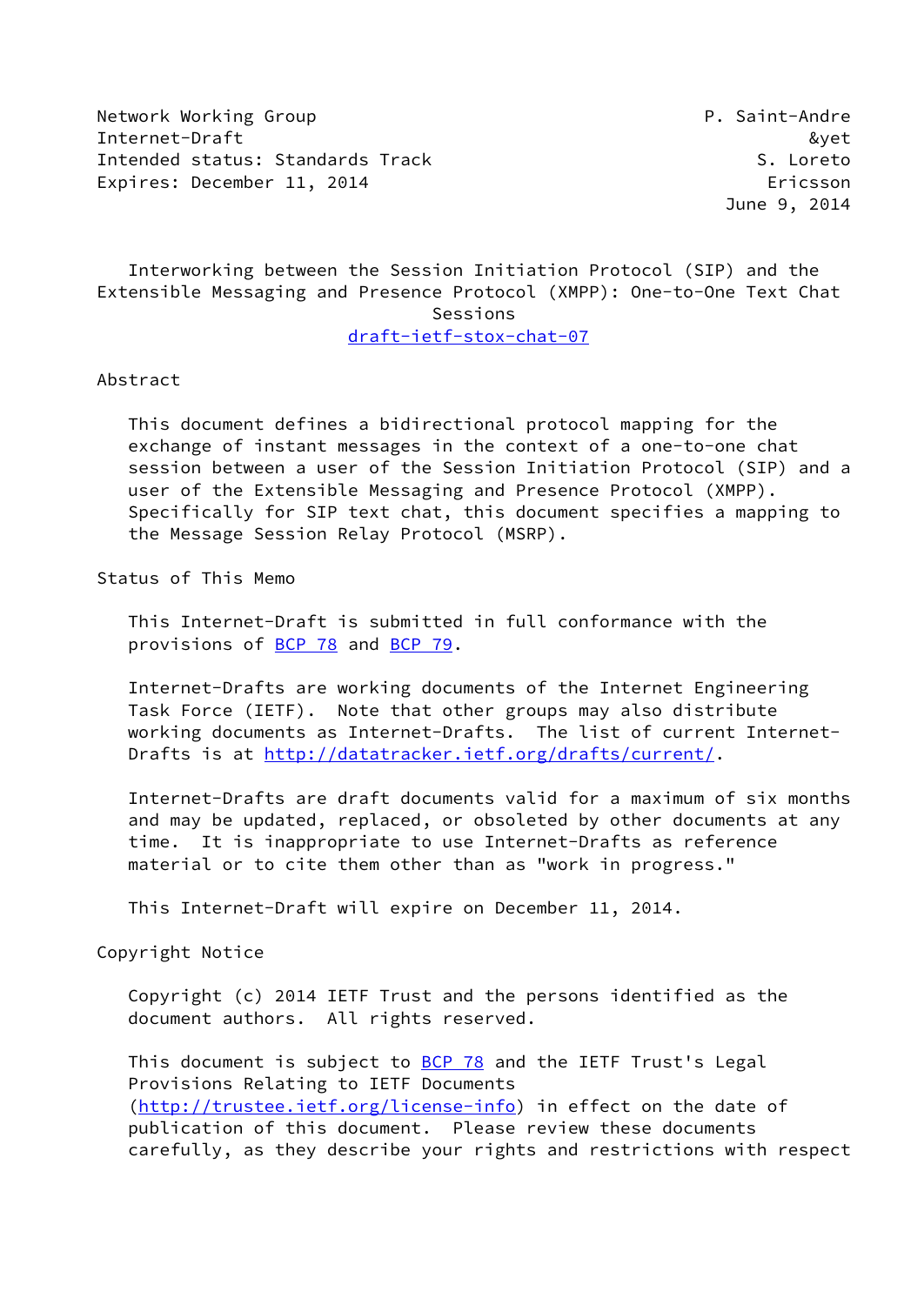<span id="page-1-1"></span>

|  | Internet-Draft |  | SIP-XMPP Interworking: Chat | June 2014 |
|--|----------------|--|-----------------------------|-----------|
|--|----------------|--|-----------------------------|-----------|

 to this document. Code Components extracted from this document must include Simplified BSD License text as described in Section 4.e of the Trust Legal Provisions and are provided without warranty as described in the Simplified BSD License.

Table of Contents

| 2. |                                           |  |
|----|-------------------------------------------|--|
|    |                                           |  |
| 4. |                                           |  |
|    |                                           |  |
|    |                                           |  |
| 7. |                                           |  |
|    | 8. Internationalization Considerations 16 |  |
|    |                                           |  |
|    | 10. Security Considerations 16            |  |
|    |                                           |  |
|    | Appendix A. Acknowledgements 18           |  |
|    |                                           |  |
|    |                                           |  |

# <span id="page-1-0"></span>[1](#page-1-0). Introduction

Both the Session Initiation Protocol (SIP) [[RFC3261\]](https://datatracker.ietf.org/doc/pdf/rfc3261) and the Extensible Messaging and Presence Protocol (XMPP) [[RFC6120](https://datatracker.ietf.org/doc/pdf/rfc6120)] can be used for the purpose of one-to-one text chat over the Internet. To ensure interworking between these technologies, it is important to define bidirectional protocol mappings.

 The architectural assumptions underlying such protocol mappings are provided in [\[RFC7247](https://datatracker.ietf.org/doc/pdf/rfc7247)], including mapping of addresses and error conditions. This document specifies mappings for one-to-one text chat sessions (sometimes called "session-mode" messaging); in particular, this document specifies mappings between XMPP messages of type "chat" and the Message Session Relay Protocol (MSRP) [[RFC4975](https://datatracker.ietf.org/doc/pdf/rfc4975)], which is commonly used in SIP-based systems for chat functionality (although note that MSRP is not conjoined to SIP, and can be used by non-SIP technologies). Mappings for single instant messages and groupchat are provided in separate documents.

 The approach taken here is to directly map syntax and semantics from one protocol to another. The mapping described herein depends on the protocols defined in the following specifications: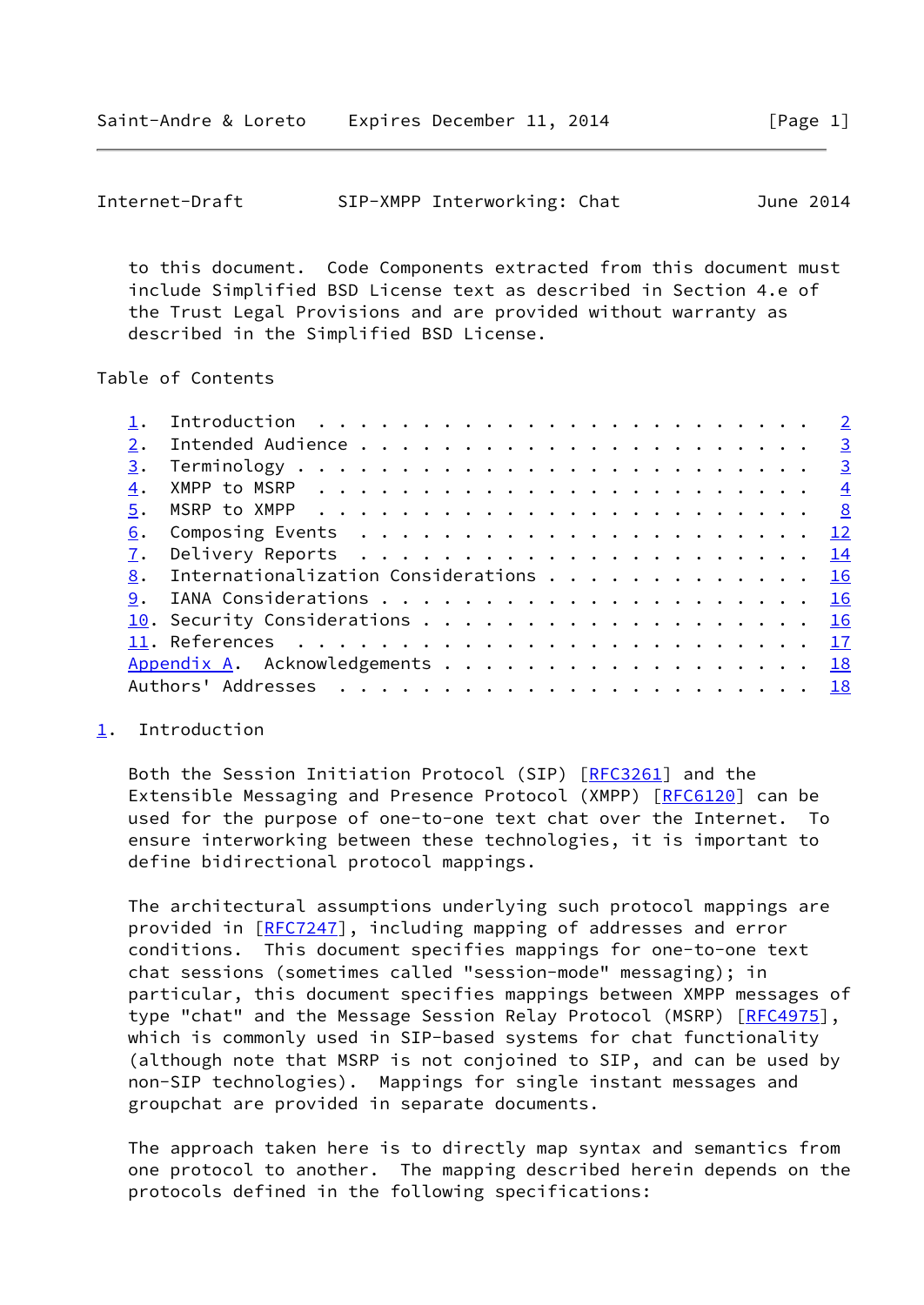o XMPP chat sessions using message stanzas of type "chat" are specified in [\[RFC6121](https://datatracker.ietf.org/doc/pdf/rfc6121)].

Saint-Andre & Loreto Expires December 11, 2014 [Page 2]

<span id="page-2-1"></span>Internet-Draft SIP-XMPP Interworking: Chat June 2014

 o MSRP chat sessions using the SIP INVITE and SEND request types are specified in [\[RFC4975](https://datatracker.ietf.org/doc/pdf/rfc4975)].

 In SIP-based systems that use MSRP, a chat session is formally negotiated just as any other session type is using SIP. By contrast, a one-to-one chat "session" in XMPP is an informal construct and is not formally negotiated: a user simply sends a message of type "chat" to a contact, the contact then replies to the message, and the sum total of such messages exchanged during a defined period of time is considered to be a chat session (ideally tied together using an XMPP <thread/> element as described in Section [5.1 of \[RFC6121\]](https://datatracker.ietf.org/doc/pdf/rfc6121#section-5.1)). To overcome the disparity between these approaches, a gateway that wishes to map between SIP/MSRP and XMPP for one-to-one chat sessions needs to maintain some additional state, as described below.

<span id="page-2-0"></span>[2](#page-2-0). Intended Audience

 The documents in this series are intended for use by software developers who have an existing system based on one of these technologies (e.g., SIP), and would like to enable communication from that existing system to systems based on the other technology (e.g., XMPP). We assume that readers are familiar with the core specifications for both SIP [\[RFC3261](https://datatracker.ietf.org/doc/pdf/rfc3261)] and XMPP [\[RFC6120](https://datatracker.ietf.org/doc/pdf/rfc6120)], with the base document for this series [[RFC7247](https://datatracker.ietf.org/doc/pdf/rfc7247)], and with the following chatrelated specifications:

- o The Message Session Relay Protocol (MSRP) [\[RFC4975](https://datatracker.ietf.org/doc/pdf/rfc4975)]
- o Extensible Messaging and Presence Protocol: Instant Messaging and Presence [\[RFC6121](https://datatracker.ietf.org/doc/pdf/rfc6121)]
- o Indication of Message Composition for Instant Messaging [[RFC3994\]](https://datatracker.ietf.org/doc/pdf/rfc3994)
- o Chat State Notifications [\[XEP-0085](#page-18-2)]
- <span id="page-2-2"></span>[3](#page-2-2). Terminology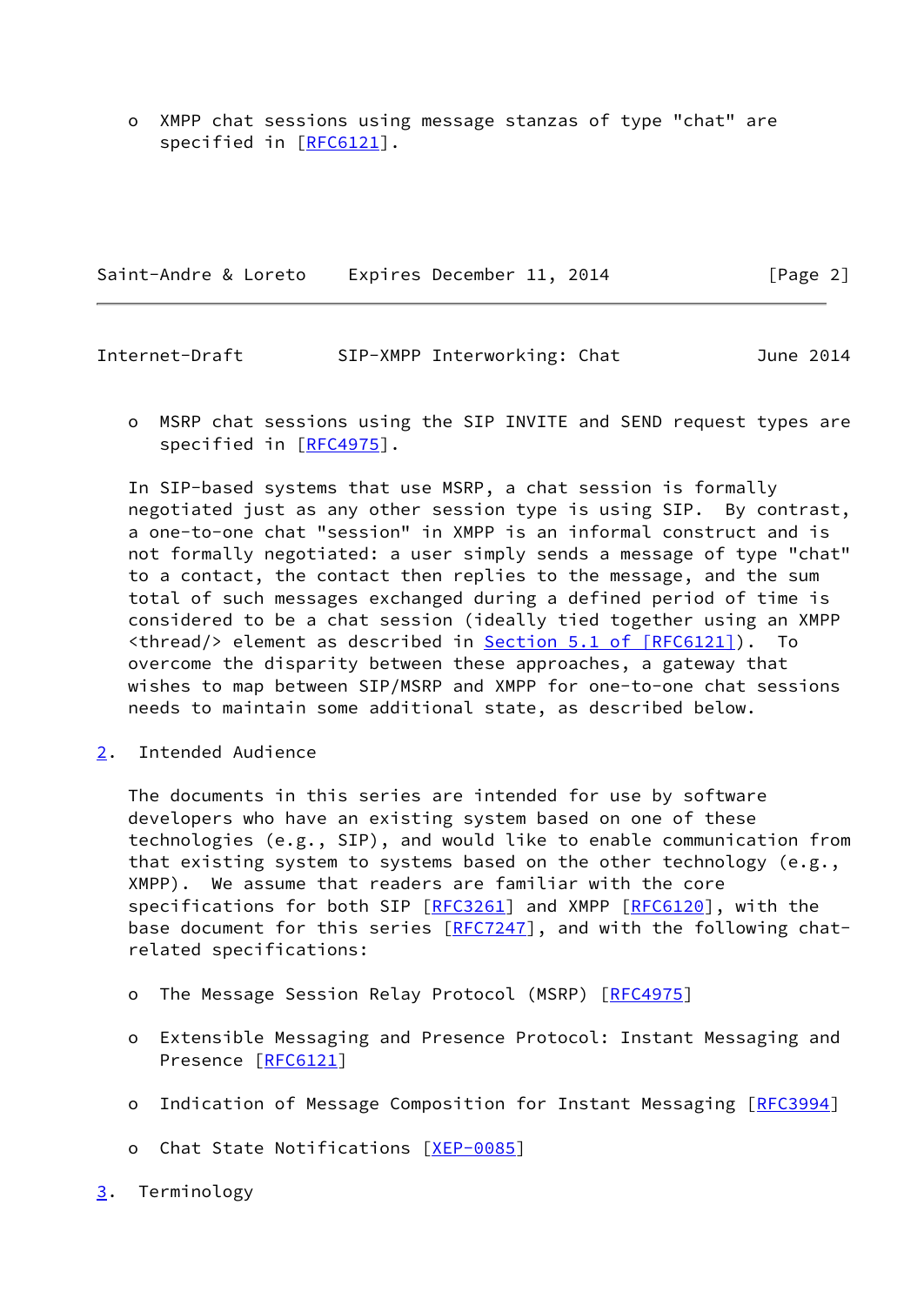A number of terms used here are explained in [\[RFC3261](https://datatracker.ietf.org/doc/pdf/rfc3261)], [\[RFC4975](https://datatracker.ietf.org/doc/pdf/rfc4975)], [\[RFC6120](https://datatracker.ietf.org/doc/pdf/rfc6120)], and [\[RFC6121](https://datatracker.ietf.org/doc/pdf/rfc6121)].

 In flow diagrams, SIP/MSRP traffic is shown using arrows such as "\*\*\*>" whereas XMPP traffic is shown using arrows such as "...>".

 The key words "MUST", "MUST NOT", "REQUIRED", "SHALL", "SHALL NOT", "SHOULD", "SHOULD NOT", "RECOMMENDED", "NOT RECOMMENDED", "MAY", and "OPTIONAL" in this document are to be interpreted as described in [\[RFC2119](https://datatracker.ietf.org/doc/pdf/rfc2119)].

| Saint-Andre & Loreto | Expires December 11, 2014 | [Page 3] |
|----------------------|---------------------------|----------|
|----------------------|---------------------------|----------|

<span id="page-3-1"></span>Internet-Draft SIP-XMPP Interworking: Chat June 2014

#### <span id="page-3-0"></span>[4](#page-3-0). XMPP to MSRP

 In XMPP, the "informal session" approach is to simply send someone a <message/> of type "chat" without starting any session negotiation ahead of time (as described in [\[RFC6121](https://datatracker.ietf.org/doc/pdf/rfc6121)]). The XMPP "informal session" approach maps very well into a SIP MESSAGE request, as described in [\[RFC7247](https://datatracker.ietf.org/doc/pdf/rfc7247)]. However, the XMPP informal session approach can also be mapped to MSRP if the XMPP-to-SIP gateway maintains additional state. The order of events is as follows.

| <b>XMPP</b> | <b>XMPP</b> | XMPP-to-MSRP    | <b>SIP</b>      | SIP  |
|-------------|-------------|-----------------|-----------------|------|
| User        | Server      | Gateway         | Server          | User |
|             |             |                 |                 |      |
| (F1) XMPP   |             |                 |                 |      |
| message     |             |                 |                 |      |
| . >         |             |                 |                 |      |
|             | (F2) XMPP   |                 |                 |      |
|             | message     |                 |                 |      |
|             |             | . >             |                 |      |
|             |             | $(F3)$ SIP      |                 |      |
|             |             | INVITE          |                 |      |
|             |             | **************> |                 |      |
|             |             |                 | $(F4)$ SIP      |      |
|             |             |                 | INVITE          |      |
|             |             |                 | **************> |      |
|             |             |                 | $(F5)$ SIP      |      |
|             |             |                 | 200 OK          |      |
|             |             |                 | <************** |      |
|             |             | $(F6)$ SIP      |                 |      |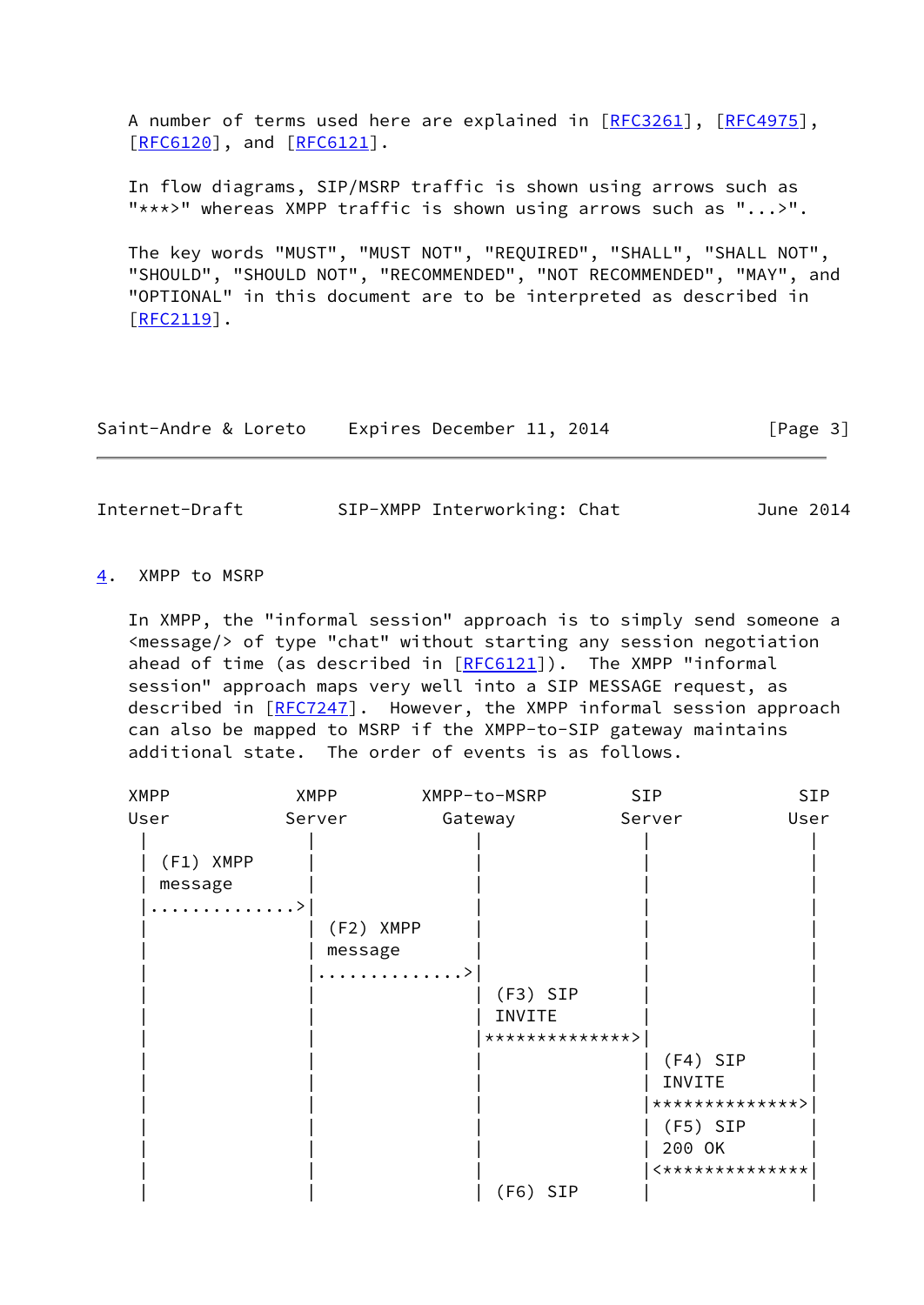| 200 OK  $|\times \star \star \star \star \star \star \star \star \star \star \star \star \star \star |$ | (F7) SIP ACK | | |\*\*\*\*\*\*\*\*\*\*\*\*\*\*>| | | (F8) SIP ACK | | | |\*\*\*\*\*\*\*\*\*\*\*\*\*\*>| | (F9) MSRP SEND | | |\*\*\*\*\*\*\*\*\*\*\*\*\*\*\*\*\*\*\*\*\*\*\*\*\*\*\*\*\*\*>| . The contract of the contract of the contract of the contract of the contract of the contract of the contract of the contract of the contract of the contract of the contract of the contract of the contract of the contrac . The contract of the contract of the contract of the contract of the contract of the contract of the contract of the contract of the contract of the contract of the contract of the contract of the contract of the contrac | (F10) MSRP SEND | | |<\*\*\*\*\*\*\*\*\*\*\*\*\*\*\*\*\*\*\*\*\*\*\*\*\*\*\*\*\*\*| | | (F11) XMPP | | | | | message | | | | < . . . . . . . . . . . . . | (F12) XMPP message |<..............| | | | . The contract of the contract of the contract of the contract of the contract of the contract of the contract of the contract of the contract of the contract of the contract of the contract of the contract of the contrac

Saint-Andre & Loreto Expires December 11, 2014 [Page 4]

Internet-Draft SIP-XMPP Interworking: Chat June 2014

. The contract of the contract of the contract of the contract of the contract of the contract of the contract of the contract of the contract of the contract of the contract of the contract of the contract of the contrac | | | | (F13) SIP BYE |  $|$  <\*\*\*\*\*\*\*\*\*\*\*\*\*\* | | | (F14) SIP BYE | |  $|$  <\*\*\*\*\*\*\*\*\*\*\*\*\*\* | | | (F15) SIP | | | 200 OK | | |\*\*\*\*\*\*\*\*\*\*\*\*\*\*>| | | | | | (F16) SIP |  $| 200$  OK | | | |\*\*\*\*\*\*\*\*\*\*\*\*\*\*>|

Figure 1: XMPP to MSRP Order of Events

 The mapping of XMPP syntax to SIP syntax SHOULD be as shown in the following table. (Mappings for several aspects not mentioned here are specified in  $[I-D.iett-stox-im]$ .)

Table 1: Message syntax mapping from XMPP to SIP

 +-----------------------------+--------------------------+ | XMPP Element or Attribute | SIP Header or Contents |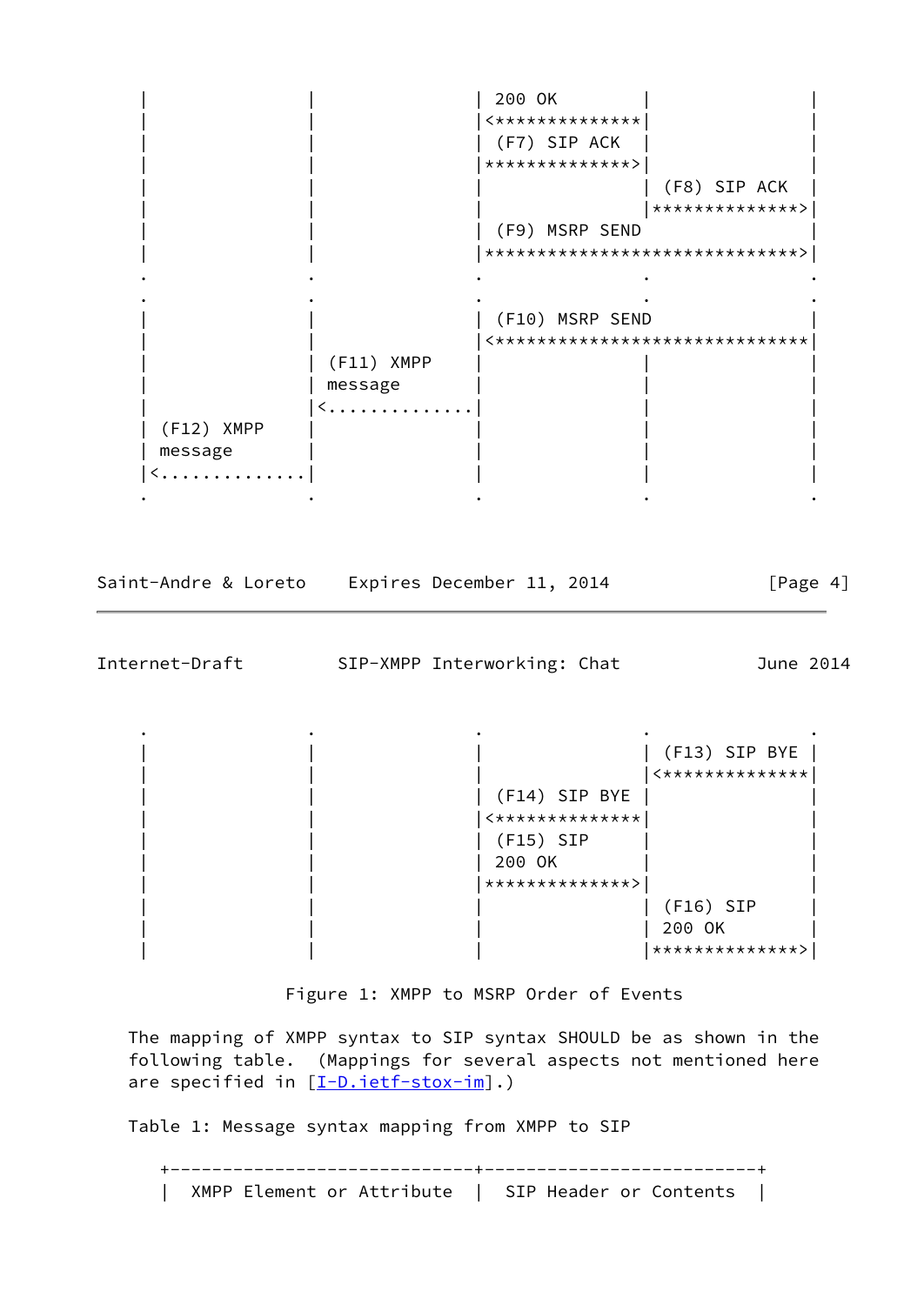| <thread></thread> | Call-ID<br>transaction identifier |
|-------------------|-----------------------------------|
|-------------------|-----------------------------------|

First the XMPP user would generate an XMPP chat message.

```
 Example 1: Juliet sends XMPP message (F1)
```

```
 | <message from='juliet@example.com/balcony'
           | to='romeo@example.net'
           | id='a786hjs2'
           | type='chat'>
   | <thread>29377446-0CBB-4296-8958-590D79094C50</thread>
   | <body>Art thou not Romeo, and a Montague?</body>
 | </message>
```
 Upon receiving such a message stanza, the XMPP server needs to determine the identity of the domainpart in the 'to' address, which it does by following the procedures explained in [Section](https://datatracker.ietf.org/doc/pdf/rfc7247#section-5) 5 of  [\[RFC7247\]](https://datatracker.ietf.org/doc/pdf/rfc7247#section-5). If the domain is a SIP domain, the XMPP server will hand off the message stanza to an XMPP-to-SIP gateway or connection manager that natively communicates with MSRP-aware SIP servers.

 The XMPP-to-SIP gateway at the XMPP server would then initiate an MSRP session with Romeo on Juliet's behalf (since there is no

| Saint-Andre & Loreto | Expires December 11, 2014 |  | [Page 5] |
|----------------------|---------------------------|--|----------|
|----------------------|---------------------------|--|----------|

Internet-Draft SIP-XMPP Interworking: Chat June 2014

 reliable way for the gateway to determine if Romeo's client supports MSRP, it simply needs to guess).

Example 2: Gateway starts SIP session on behalf of Juliet (F3)

 | INVITE sip:romeo@example.net SIP/2.0 | To: <sip:romeo@example.net> | From: <sip:juliet@example.com> | Contact: <sip:juliet@example.com>;gr=balcony | Subject: Open chat with Juliet? | Call-ID: 29377446-0CBB-4296-8958-590D79094C50 | Content-Type: application/sdp | c=IN IP4 x2s.example.com

| m=message 7654 TCP/MSRP \*

|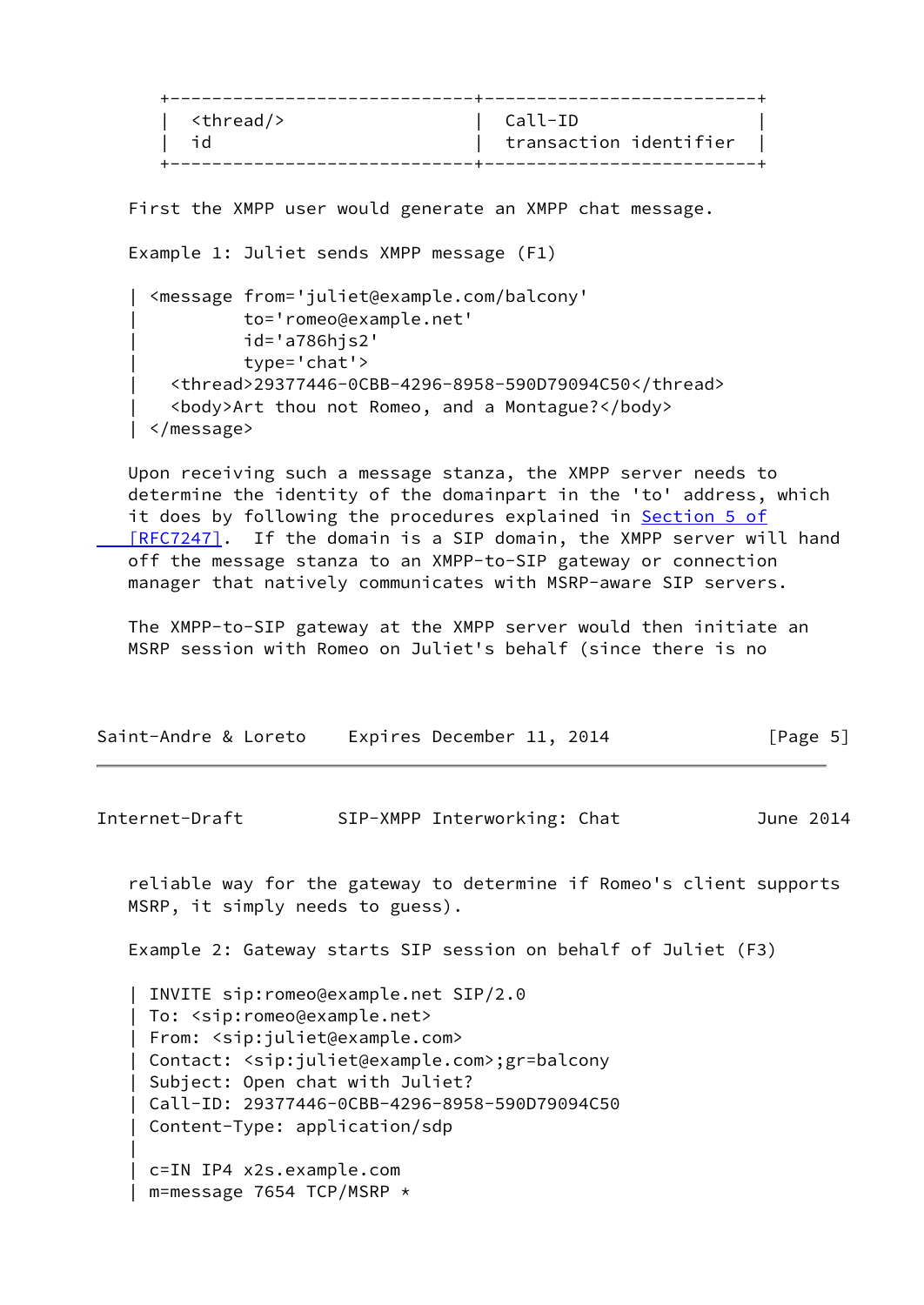```
 | a=accept-types:text/plain
    | a=path:msrp://x2s.example.com:7654/jshA7weztas;tcp
    Here we assume that Romeo accepts the MSRP session request.
    Example 3: Romeo accepts session request (F5)
    | SIP/2.0 200 OK
    | To: <sip:juliet@example.com>
    | From: <sip:romeo@example.net>
    | Contact: <sip:romeo@example.net>;gr=orchard
    | Call-ID: 29377446-0CBB-4296-8958-590D79094C50
    | Content-Type: application/sdp
 |
    | c=IN IP4 s2x.example.net
    | m=message 12763 TCP/MSRP *
    | a=accept-types:text/plain
    | a=path:msrp://s2x.example.net:12763/kjhd37s2s20w2a;tcp
    The XMPP-to-SIP gateway then acknowledges the session acceptance on
    behalf of Juliet.
    Example 4: Gateway sends ACK to Romeo (F7)
    | ACK sip:juliet@example.com SIP/2.0
    | To: <sip:romeo@example.net>;gr=orchard
    | From: <sip:juliet@example.com>
    | Contact: <sip:juliet@example.com>;gr=balcony
    | Call-ID: 29377446-0CBB-4296-8958-590D79094C50
   The XMPP-to-SIP gateway then transforms the original XMPP chat
    message into MSRP.
Saint-Andre & Loreto Expires December 11, 2014 [Page 6]
Internet-Draft SIP-XMPP Interworking: Chat June 2014
    Example 5: Gateway maps XMPP message to MSRP (F9)
    | MSRP a786hjs2 SEND
    | From-Path: msrp://x2s.example.com:7654/jshA7weztas;tcp
    | To-Path: msrp://s2x.example.net:12763/kjhd37s2s20w2a;tcp
    | Message-ID: 54C6F4F1-A39C-47D6-8718-FA65B3D0414A
    | Byte-Range: 1-25/25
    | Content-Type: text/plain
```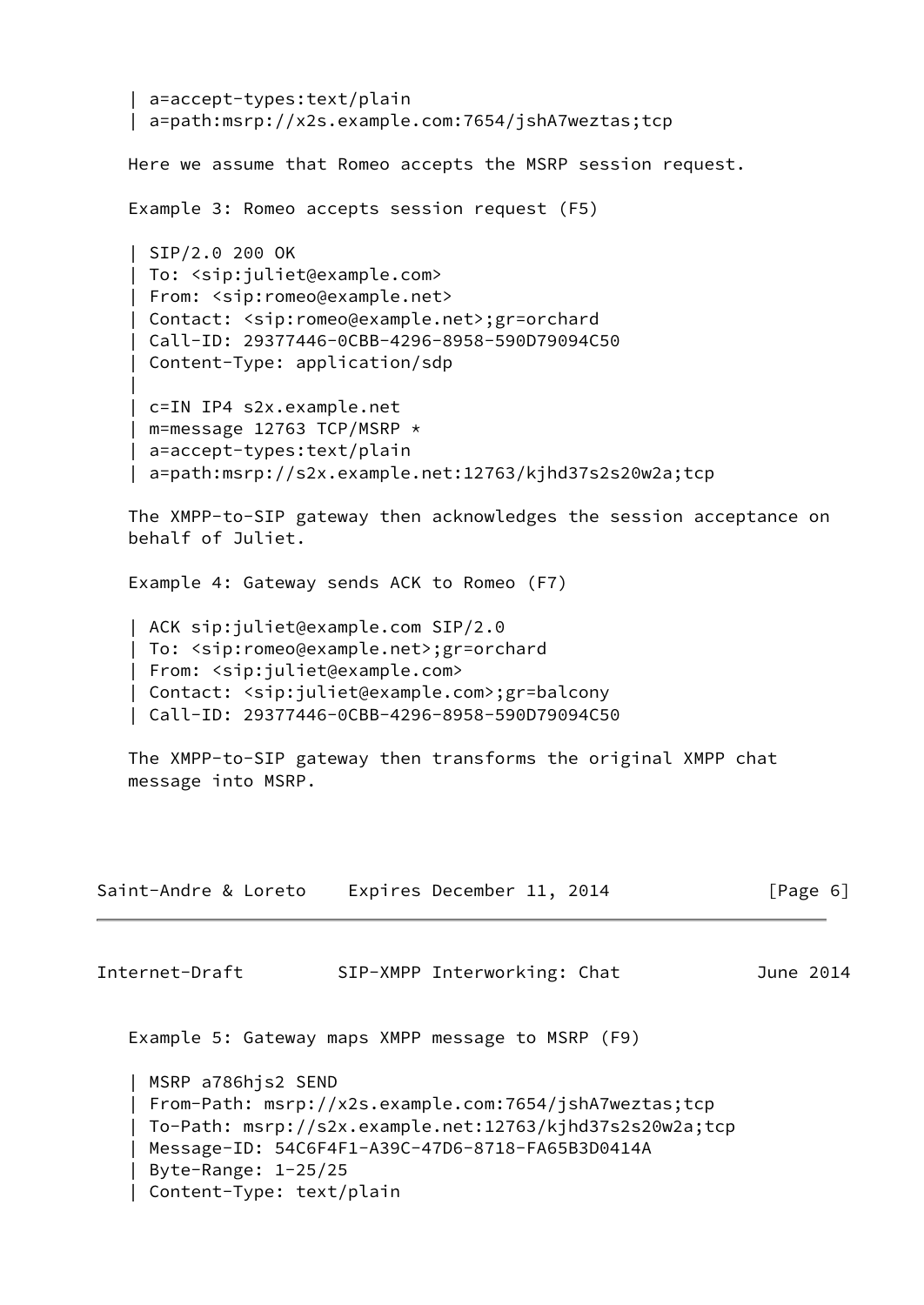```
 |
    Art thou not Romeo, and a Montague?
    | -------a786hjs2$
   Romeo can then send a reply using his MSRP client.
   Example 6: Romeo sends reply (F10)
    | MSRP di2fs53v SEND
    | To-Path: msrp://x2s.example.com:7654/jshA7weztas;tcp
    | From-Path: msrp://s2x.example.net:12763/kjhd37s2s20w2a;tcp
    | Message-ID: 6480C096-937A-46E7-BF9D-1353706B60AA
    | Byte-Range: 1-25/25
    | Failure-Report: no
    | Content-Type: text/plain
 |
    Neither, fair saint, if either thee dislike.
    | -------di2fs53v$
```
 The SIP-to-XMPP gateway would then transform that message into appropriate XMPP syntax for routing to the intended recipient.

Example 7: Gateway maps MSRP message to XMPP (F11)

```
 | <message from='romeo@example.net/orchard'
           | to='juliet@example.com/balcony'
           | id='di2fs53v'
           | type='chat'>
   | <thread>29377446-0CBB-4296-8958-590D79094C50</thread>
   | <body>Neither, fair saint, if either thee dislike.</body>
 | </message>
```
 When the MSRP user wishes to end the chat session, the user's MSRP client sends a SIP BYE.

Saint-Andre & Loreto Expires December 11, 2014 [Page 7]

<span id="page-7-0"></span>Internet-Draft SIP-XMPP Interworking: Chat June 2014

Example 8: Romeo terminates chat session (F13)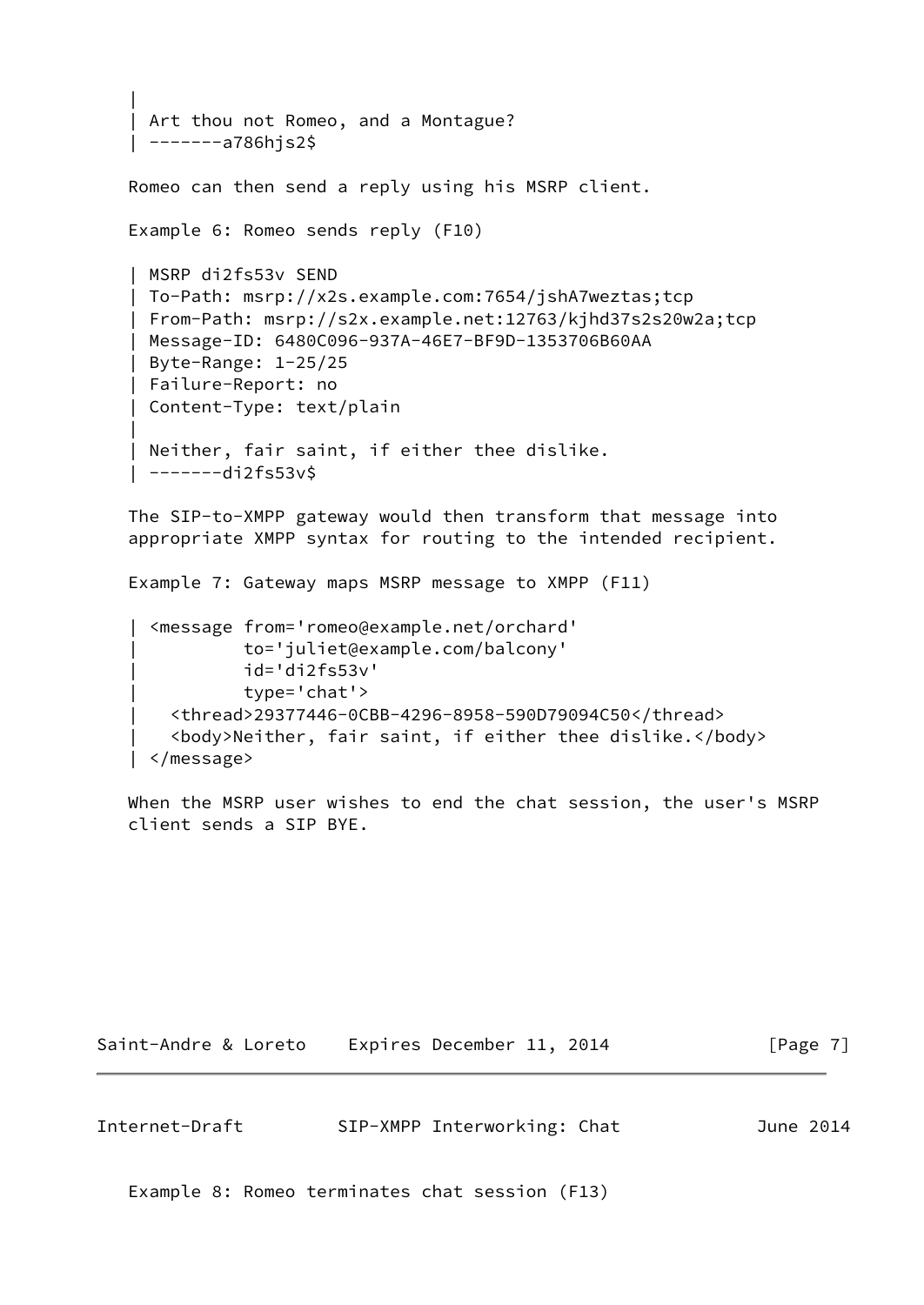```
 | BYE juliet@example.com sip: SIP/2.0
 | From: <sip:romeo@example.net>;tag=087js
 | To: <sip:juliet@example.com>;tag=786
 | Call-ID: 29377446-0CBB-4296-8958-590D79094C50
 | Cseq: 1 BYE
 | Content-Length: 0
 The BYE is then acknowledged by the XMPP-to-SIP gateway.
 Example 9: Gateway acknowledges termination (F15)
 | SIP/2.0 200 OK
 | From: <sip:juliet@example.com>;tag=786
 | To: <sip:romeo@example.net>;tag=087js
 | Call-ID: 29377446-0CBB-4296-8958-590D79094C50
 | CSeq: 1 BYE
 | Content-Length: 0
```
 Because there is no formal session on the XMPP side, there is no corresponding communication from the gateway to the XMPP user. However, it is reasonable for the gateway to send a "gone" chat state notification [\[XEP-0085](#page-18-2)], as described under [Section 6.1.](#page-14-1)

<span id="page-8-0"></span>[5](#page-8-0). MSRP to XMPP

 When an MSRP client sends messages through a gateway to an XMPP client, the order of events is as follows.

| SIP             | SIP         | MSRP-to-XMPP    | XMPP   | <b>XMPP</b> |
|-----------------|-------------|-----------------|--------|-------------|
| User            | Server      | Gateway         | Server | User        |
|                 |             |                 |        |             |
| $(F17)$ SIP     |             |                 |        |             |
| INVITE          |             |                 |        |             |
| **************> |             |                 |        |             |
|                 | $(F18)$ SIP |                 |        |             |
|                 | INVITE      |                 |        |             |
|                 |             | **************> |        |             |
|                 | $(F19)$ SIP |                 |        |             |
|                 | 200 OK      |                 |        |             |
|                 |             | <************** |        |             |
| $(F20)$ SIP     |             |                 |        |             |
| 200 OK          |             |                 |        |             |
| <************** |             |                 |        |             |
| (F21) SIP ACK   |             |                 |        |             |
| **************> |             |                 |        |             |
|                 |             | (F22) SIP ACK   |        |             |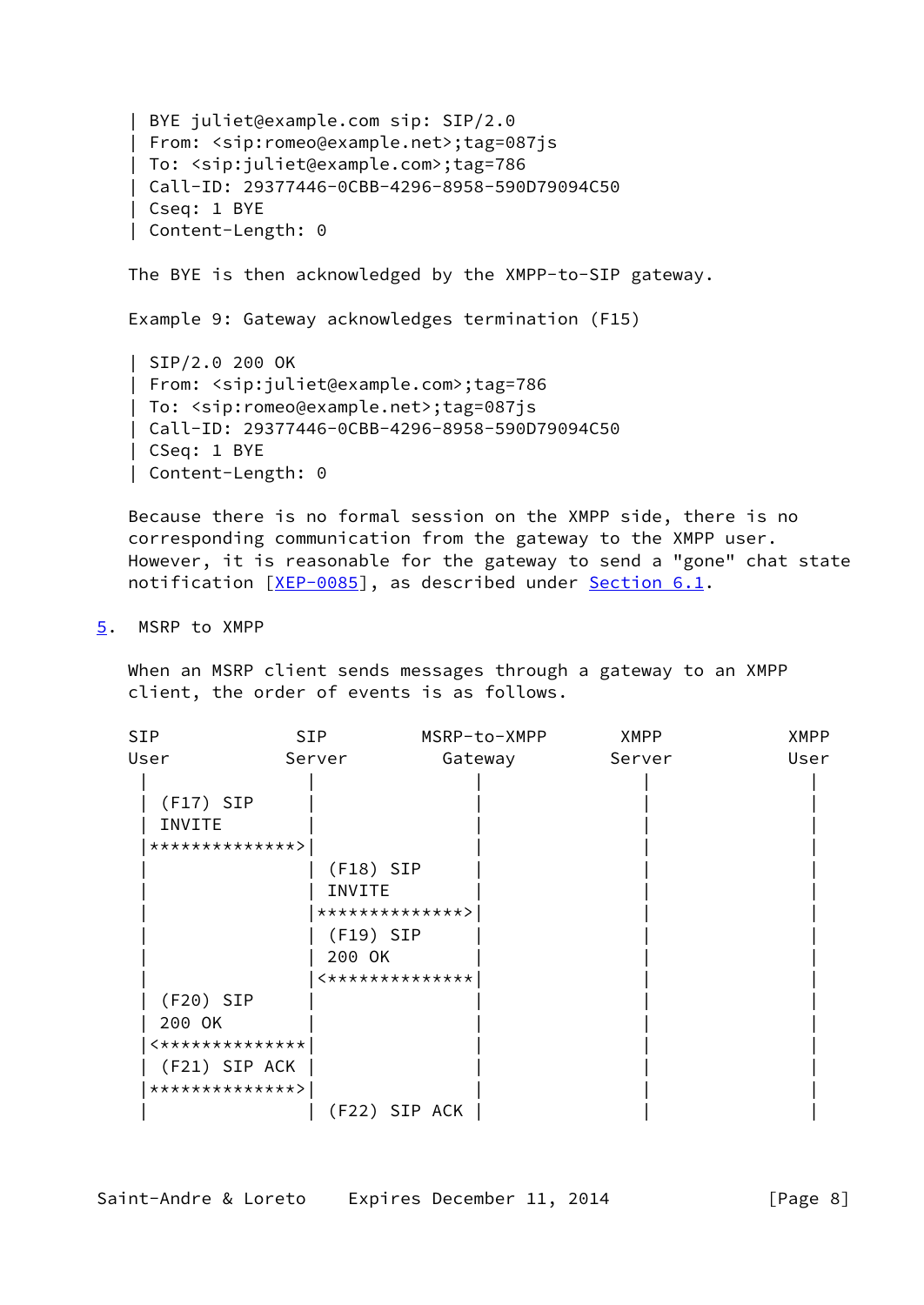| |\*\*\*\*\*\*\*\*\*\*\*\*\*\*>| | | (F23) MSRP SEND |\*\*\*\*\*\*\*\*\*\*\*\*\*\*\*\*\*\*\*\*\*\*\*\*\*\*\*\*\*\*>| | | | | | (F24) XMPP | | | | | message | | | | |..............>| | | | | | (F25) XMPP | | message | . . . . . . . . . . . . . > . The contract of the contract of the contract of the contract of the contract of the contract of the contract of the contract of the contract of the contract of the contract of the contract of the contract of the contrac . The contract of the contract of the contract of the contract of the contract of the contract of the contract of the contract of the contract of the contract of the contract of the contract of the contract of the contrac | | | | (F26) XMPP | | message | < . . . . . . . . . . . . . . | | | (F27) XMPP | | | message  $|$  < . . . . . . . . . . . . . . | (F28) MSRP SEND | | | |<\*\*\*\*\*\*\*\*\*\*\*\*\*\*\*\*\*\*\*\*\*\*\*\*\*\*\*\*\*\*| | | . The contract of the contract of the contract of the contract of the contract of the contract of the contract of the contract of the contract of the contract of the contract of the contract of the contract of the contrac . The contract of the contract of the contract of the contract of the contract of the contract of the contract of the contract of the contract of the contract of the contract of the contract of the contract of the contrac

 | | | | | | | | | | | (F29) SIP BYE | | | | |\*\*\*\*\*\*\*\*\*\*\*\*\*\*>| | | | | | (F30) SIP BYE | | | | |\*\*\*\*\*\*\*\*\*\*\*\*\*\*>| | | | | (F31) SIP | | | | | 200 OK | | |  $|$  <\*\*\*\*\*\*\*\*\*\*\*\*\*\* | (F36) SIP | 200 OK | | | |  $|\times$ \*\*\*\*\*\*\*\*\*\*\*\*\*\*\*

Figure 2: MSRP to XMPP Order of Events

 The mapping of SIP syntax to XMPP syntax SHOULD be as shown in the following table. (Mappings for several aspects not mentioned here are specified in [\[I-D.ietf-stox-im](#page-19-2)].)

Table 2: Message syntax mapping from SIP to XMPP

 +--------------------------+-----------------------------+ | SIP Header or Contents | XMPP Element or Attribute | +--------------------------+-----------------------------+ | Call-ID | <thread/> |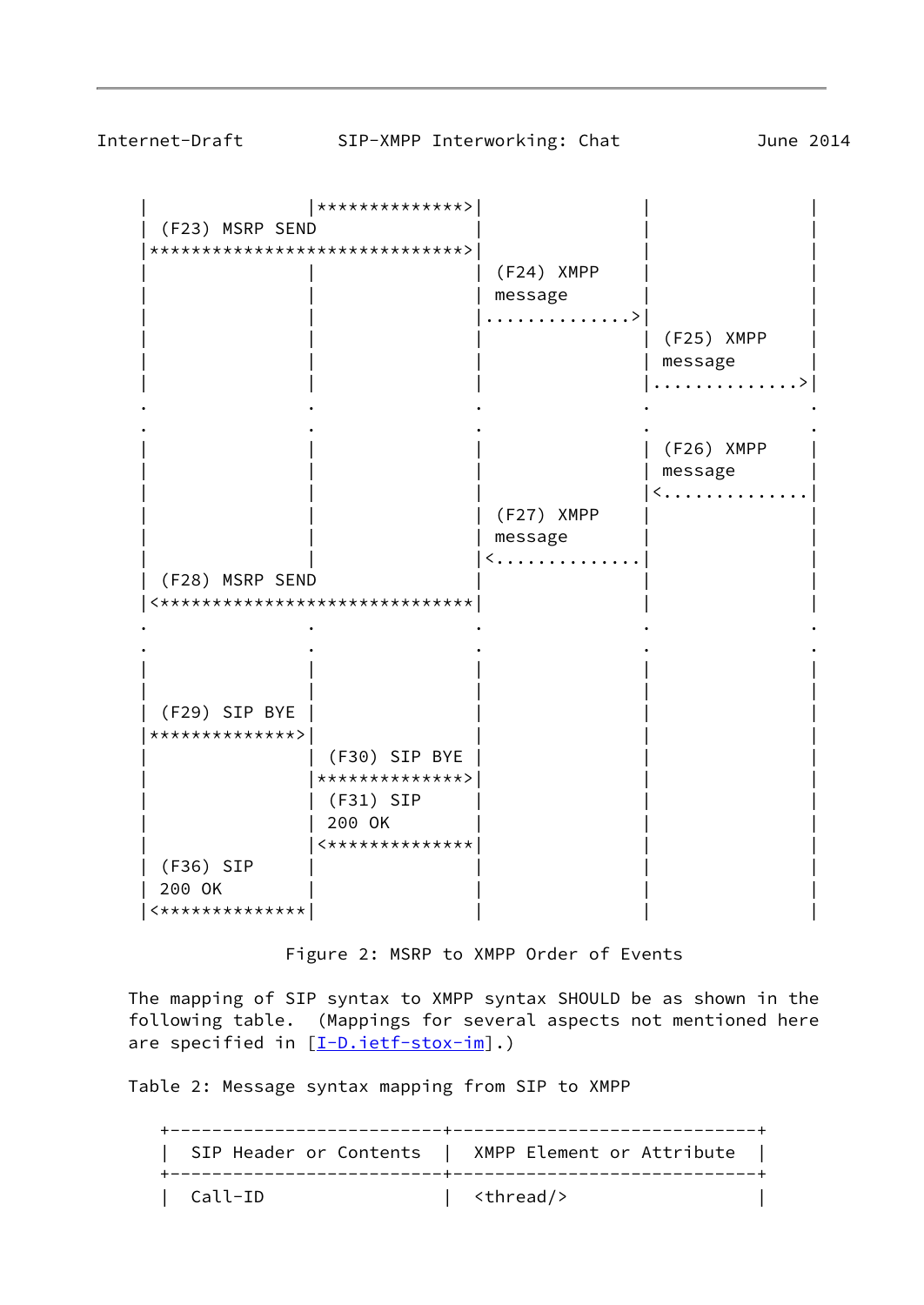| transaction identifier | id | +--------------------------+-----------------------------+

Saint-Andre & Loreto Expires December 11, 2014 [Page 9]

Internet-Draft SIP-XMPP Interworking: Chat June 2014 The protocol flow begins when Romeo starts a chat session with Juliet. Example 10: Romeo starts chat session (F17) | INVITE sip:juliet@example.com SIP/2.0 | To: <sip:juliet@example.com> | From: <sip:romeo@example.net> | Contact: <sip:romeo@example.net>;gr=orchard | Subject: Open chat with Romeo? | Call-ID: F6989A8C-DE8A-4E21-8E07-F0898304796F | Content-Type: application/sdp | | c=IN IP4 s2x.example.net | m=message 7313 TCP/MSRP \* | a=accept-types:text/plain | a=path:msrp://s2x.example.net:7313/ansp71weztas;tcp Upon receiving the INVITE, the SIP (MSRP) server needs to determine

 the identity of the domain portion of the Request-URI or To header, which it does by following the procedures explained in [Section](https://datatracker.ietf.org/doc/pdf/rfc7247#section-5) 5 of [RFC7247]. If the domain is an XMPP domain, the SIP server will hand off the INVITE to an associated MSRP-to-XMPP gateway or connection manager that natively communicates with XMPP servers.

Example 11: Gateway accepts session on Juliet's behalf (F19)

 | SIP/2.0 200 OK | To: <sip:romeo@example.net>;gr=orchard | From: <sip:juliet@example.com> | Contact: <sip:juliet@example.com>;gr=balcony | Call-ID: F6989A8C-DE8A-4E21-8E07-F0898304796F | Content-Type: application/sdp | c=IN IP4 x2s.example.com | m=message 8763 TCP/MSRP \* | a=accept-types:text/plain | a=path:msrp://x2s.example.com:8763/lkjh37s2s20w2a;tcp

|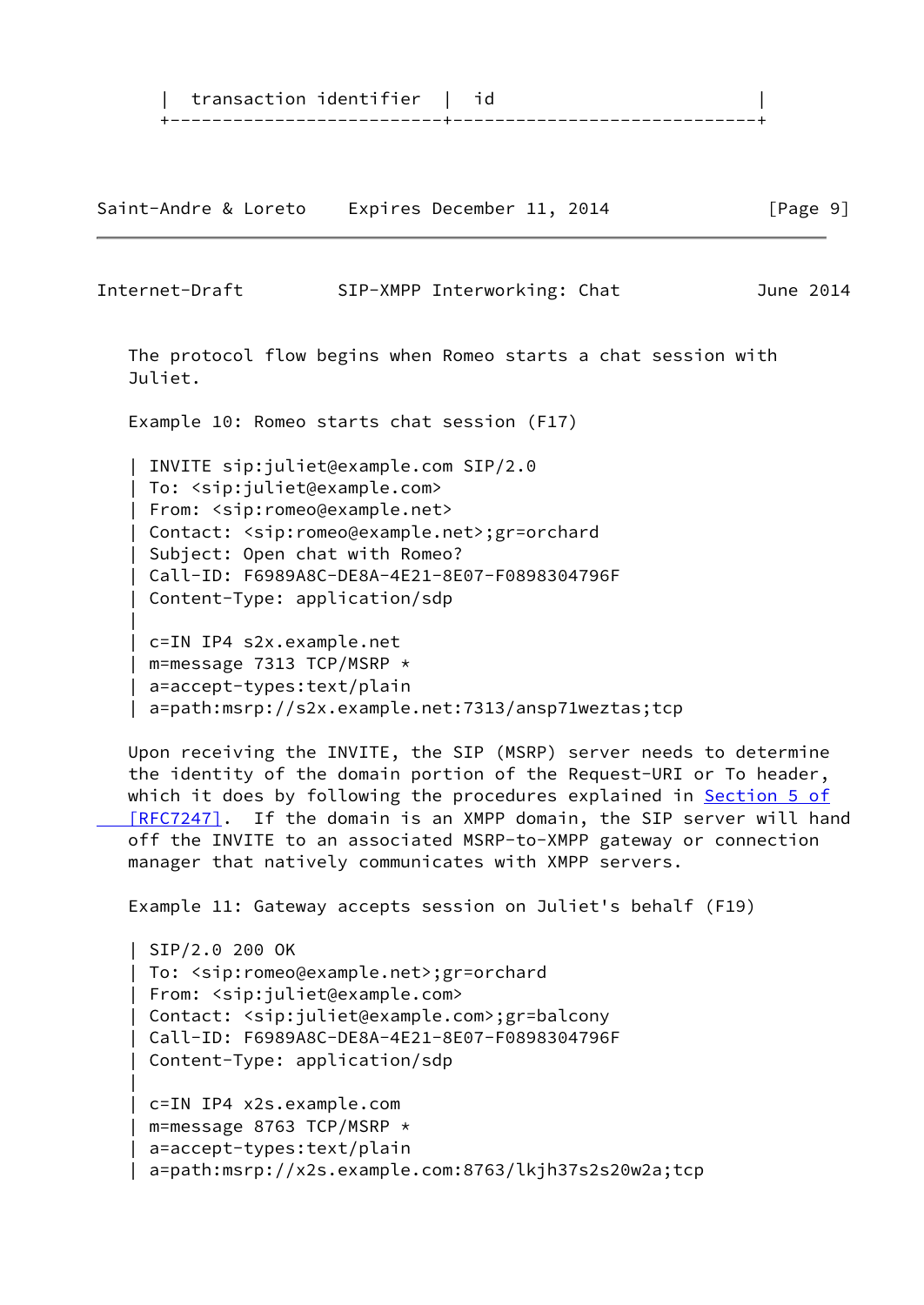```
 Example 12: Romeo sends ACK (F21)
    | ACK sip:juliet@example.com SIP/2.0
    | To: <sip:juliet@example.com>;gr=balcony
    | From: <sip:romeo@example.net>
    | Contact: <sip:romeo@example.net>;gr=orchard
    | Call-ID: F6989A8C-DE8A-4E21-8E07-F0898304796F
Saint-Andre & Loreto Expires December 11, 2014 [Page 10]
Internet-Draft SIP-XMPP Interworking: Chat June 2014
    Example 13: Romeo sends message (F23)
    | MSRP ad49kswow SEND
    | To-Path: msrp://x2s.example.com:8763/lkjh37s2s20w2a;tcp
    | From-Path: msrp://s2x.example.net:7313/ansp71weztas;tcp
    | Message-ID: 676FDB92-7852-443A-8005-2A1B9FE44F4E
    | Byte-Range: 1-32/32
    | Failure-Report: no
    | Content-Type: text/plain
 |
    | I take thee at thy word ...
    | -------ad49kswow$
    Example 14: MSRP-to-XMPP gateway maps MSRP message to XMPP (F24)
      | <message from='romeo@example.net'
               | to='juliet@example.com'
               | id='ad49kswow'
               | type='chat'>
        | <thread>F6989A8C-DE8A-4E21-8E07-F0898304796F</thread>
       \langle body>I take thee at thy word \ldots | </message>
    Example 15: Juliet sends reply (F26)
    | <message from='juliet@example.com'
               | to='romeo@example.net'
               | id='ms53b7z9'
               | type='chat'>
        | <thread>29377446-0CBB-4296-8958-590D79094C50</thread>
        | <body>What man art thou ...?</body>
```

```
 | </message>
```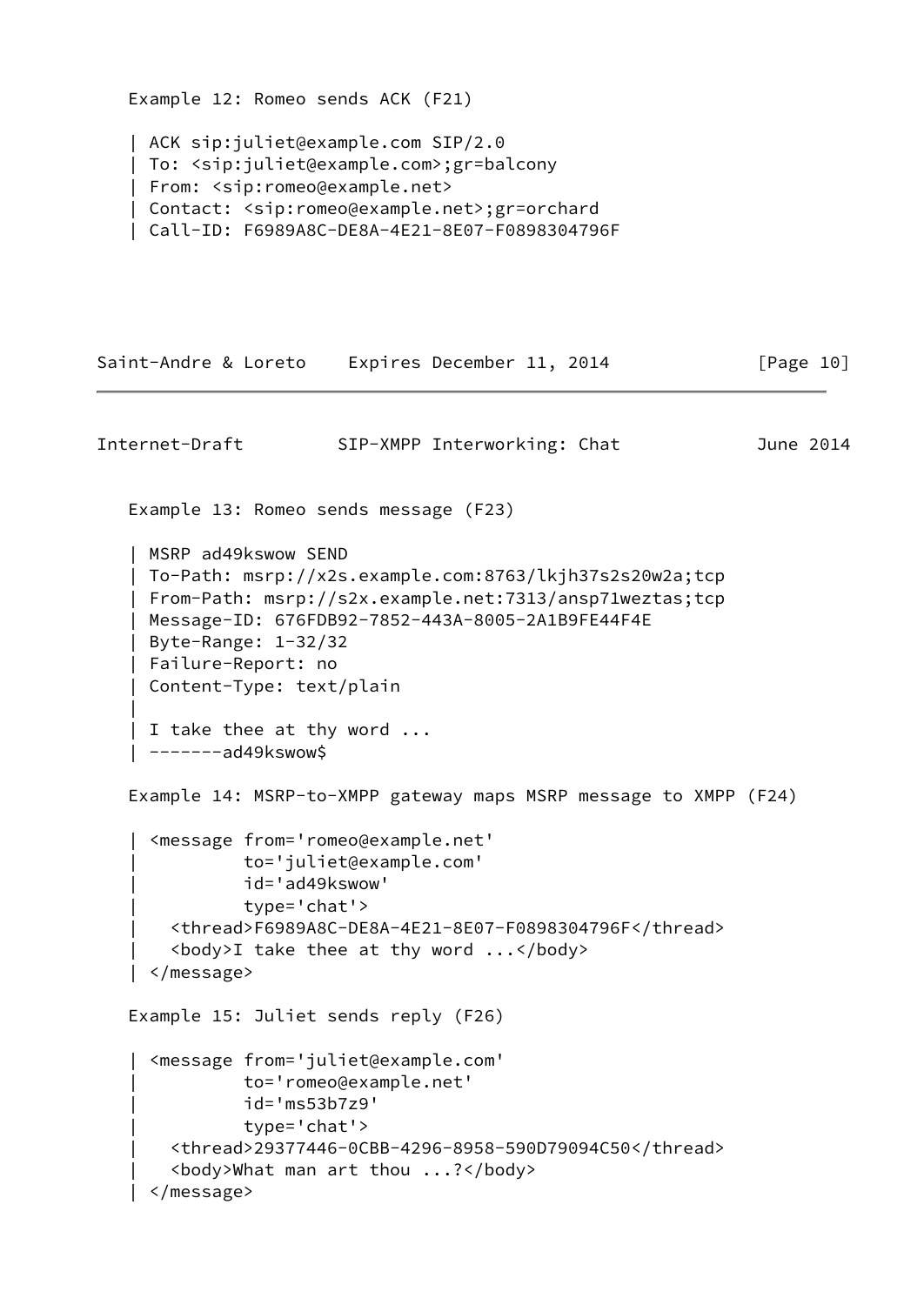```
 Example 16: Gateway maps XMPP message to MSRP (F28)
    | MSRP ms53b7z9 SEND
    | To-Path: msrp://s2x.example.net:7313/jshA7weztas;tcp
    | From-Path: msrp://x2s.example.com:8763/lkjh37s2s20w2a;tcp
    | Message-ID: 17EBA17B-94C0-463B-AD84-DE405C4C9D41
    | Byte-Range: 1-25/25
    | Failure-Report: no
    | Content-Type: text/plain
 |
    | What man art thou ...?
    | -------ms53b7z9$
```

| Saint-Andre & Loreto | Expires December 11, 2014 | [Page 11] |
|----------------------|---------------------------|-----------|
|----------------------|---------------------------|-----------|

<span id="page-12-1"></span>Internet-Draft SIP-XMPP Interworking: Chat June 2014

Example 17: Romeo terminates chat session (F29)

 | BYE juliet@example.com sip: SIP/2.0 | To: <sip:juliet@example.com>;gr=balcony | From: <sip:romeo@example.net> | Contact: <sip:romeo@example.net>;gr=orchard | Call-ID: F6989A8C-DE8A-4E21-8E07-F0898304796F | Cseq: 1 BYE | Content-Length: 0

 Example 18: Gateway acknowledges termination of session on behalf of Juliet (F31)

```
 | SIP/2.0 200 OK
 | To: <sip:juliet@example.com>;gr=balcony
 | From: <sip:romeo@example.net>
 | Contact: <sip:romeo@example.net>;gr=orchard
 | Call-ID: F6989A8C-DE8A-4E21-8E07-F0898304796F
 | CSeq: 1 BYE
```
<span id="page-12-0"></span>[6](#page-12-0). Composing Events

 Both XMPP and MSRP enable a client to receive notifications when a person's conversation partner is composing an instant message within the context of a chat session.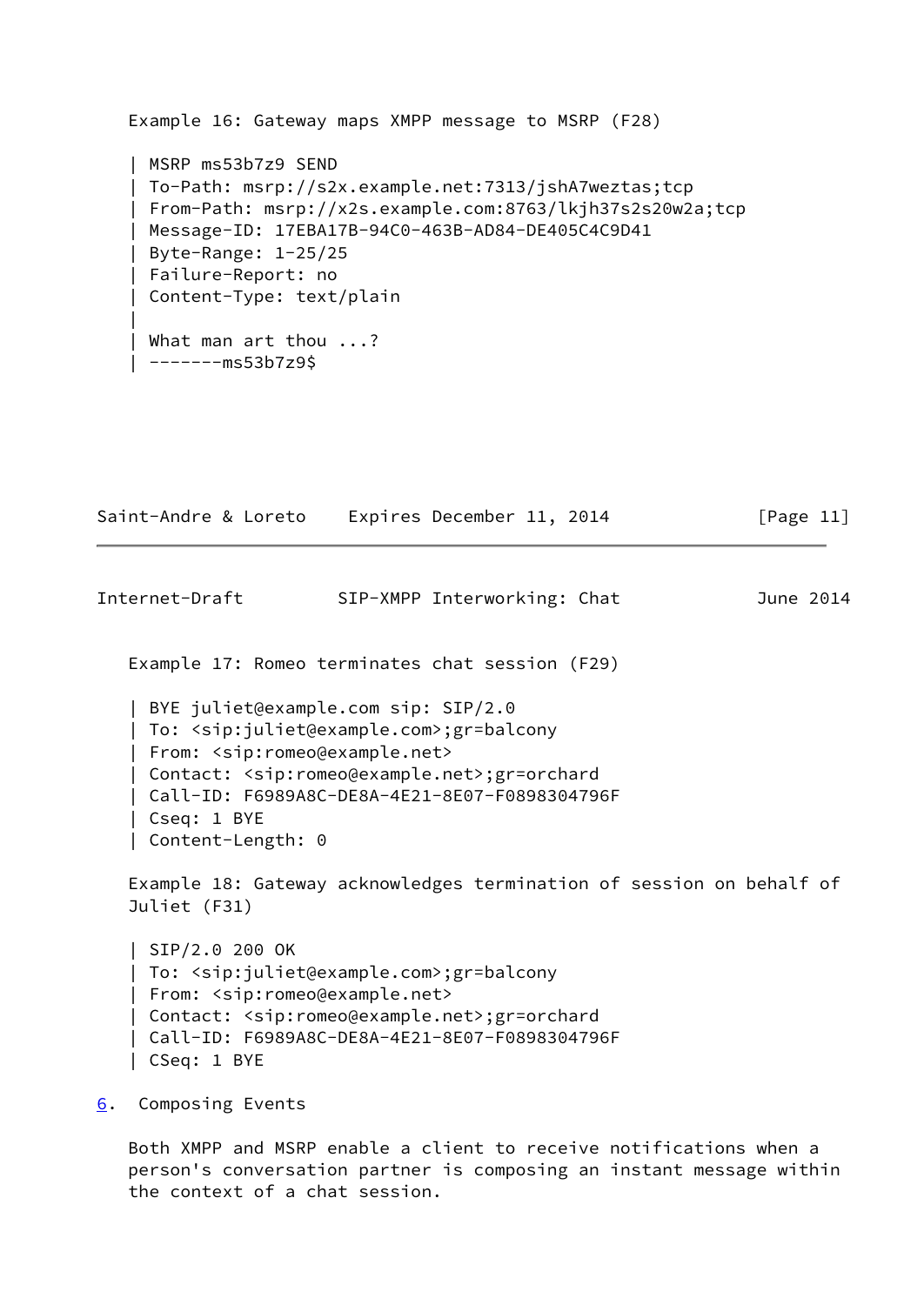For XMPP, the Chat State Notifications specification [\[XEP-0085](#page-18-2)] defines five states: active, inactive, gone, composing, and paused. Some of these states are related to the act of message composition (composing, paused), whereas others are related to the sender's involvement with the chat session (active, inactive, gone). Note that the "gone" chat state is not to be confused with the <gone/> stanza error condition defined in [[RFC6120](https://datatracker.ietf.org/doc/pdf/rfc6120)].

 For MSRP (and SIP/SIMPLE in general), the Indication of Message Composition for Instant Messaging specification [\[RFC3994](https://datatracker.ietf.org/doc/pdf/rfc3994)] defines two states: idle and active. Here the idle state indicates that the sender is not actively composing a message, and the active state indicates that the sender is indeed actively composing a message (the sending client simply toggles between the two states, changing to active if the user is actively composing a message and changing to idle if the user is no longer actively composing a message).

 Because the XEP-0085 states can represent information that is not captured in [RFC 3994,](https://datatracker.ietf.org/doc/pdf/rfc3994) gateways can either (a) map only the composing related states or (b) map all the XEP-0085 states.

The following mappings are suggested.

| Saint-Andre & Loreto | Expires December 11, 2014 | [Page 12] |
|----------------------|---------------------------|-----------|
|----------------------|---------------------------|-----------|

Internet-Draft SIP-XMPP Interworking: Chat June 2014

Table 3: Mapping of SIP/SIMPLE isComposing events to XMPP chat states

 +-------------------+--------------------+ | isComposing Event | Chat State | +-------------------+--------------------+ | active | composing | | idle | active | +-------------------+--------------------+

Table 4: Mapping of XMPP chat states to SIP/SIMPLE isComposing events

 +-------------------+--------------------+ | Chat State | isComposing Event | +-------------------+--------------------+ | active | idle | | inactive | idle | | gone | [none, see note] | | composing | active |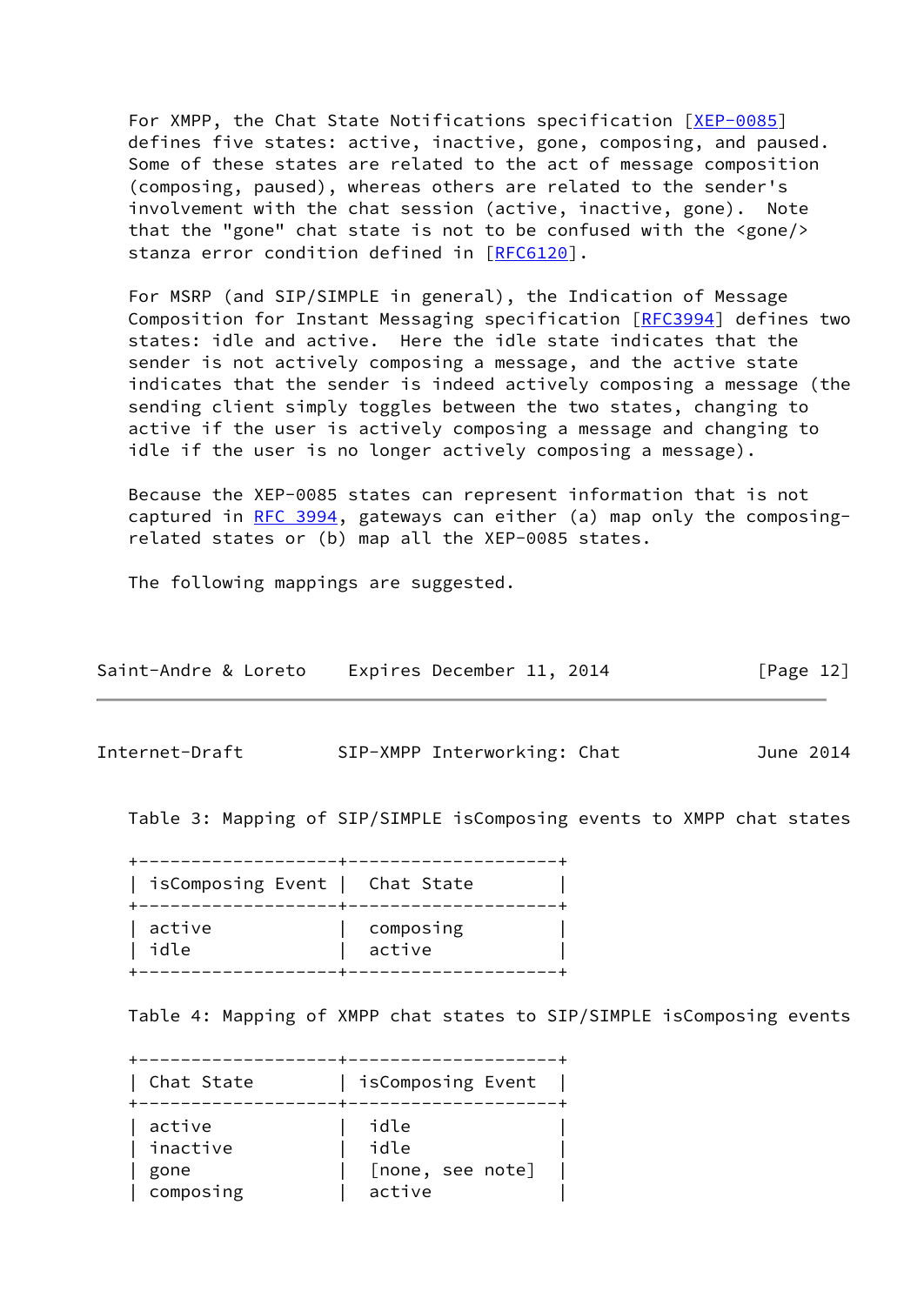| nalisad |  |
|---------|--|
|         |  |

<span id="page-14-1"></span>[6.1](#page-14-1). Use of the Gone Chat State

 Although there is no direct mapping for the "gone" chat state to an isComposing event, receipt of the "gone" state at an XMPP-to-MSRP gateway can serve as a trigger for terminating the formal chat session within MSRP, i.e., for sending a SIP BYE for the session from the XMPP-to-MSRP gateway to the SIP user. The following examples illustrate this indirect mapping (which would occur after step F14 in Figure 1).

Example 19: Juliet sends gone chat state

```
 | <message from='juliet@example.com'
           | id='nx62f197'
           | to='romeo@example.net'
           | type='chat'>
   | <thread>29377446-0CBB-4296-8958-590D79094C50</thread>
   | <gone xmlns='http://jabber.org/protocol/chatstates'/>
 | </message>
```
Saint-Andre & Loreto Expires December 11, 2014 [Page 13]

<span id="page-14-0"></span>Internet-Draft SIP-XMPP Interworking: Chat June 2014

Example 20: XMPP-to-MSRP gateway maps gone chat state to SIP BYE

 | BYE romeo@example.net sip: SIP/2.0 | From: <sip:juliet@example.com>;tag=786 | To: <sip:romeo@example.net>;tag=087js | Call-ID: 29377446-0CBB-4296-8958-590D79094C50 | Cseq: 1 BYE | Content-Length: 0

 Similarly, receipt of a SIP BYE message at an MSRP-to-XMPP gateway can server as a trigger for sending a "gone" chat state notification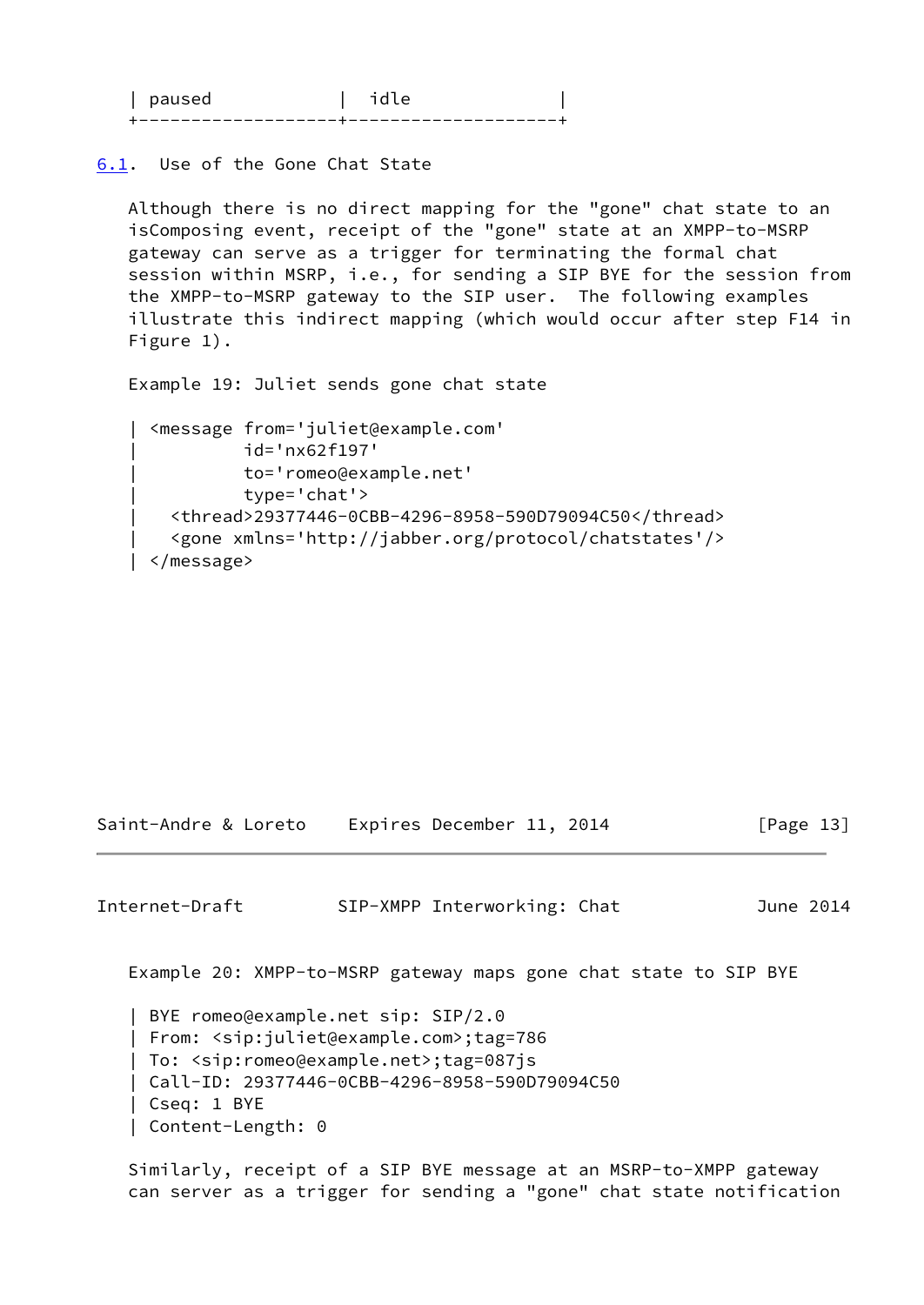```
 to the XMPP user. The following examples illustrate this indirect
 mapping (which would occur after step F30 in Figure 2).
 Example 21: Romeo terminates chat session
 | BYE juliet@example.com sip: SIP/2.0
 | To: <sip:juliet@example.com>;gr=balcony
 | From: <sip:romeo@example.net>
 | Contact: <sip:romeo@example.net>;gr=orchard
 | Call-ID: F6989A8C-DE8A-4E21-8E07-F0898304796F
 | Cseq: 1 BYE
 | Content-Length: 0
 Example 22: MSRP-to-XMPP gateway generates gone chat state
   | <message from='romeo@example.net'
            | id='hs61v397'
            | to='juliet@example.com'
            | type='chat'>
     | <thread>F6989A8C-DE8A-4E21-8E07-F0898304796F</thread>
     | <gone xmlns='http://jabber.org/protocol/chatstates'/>
   | </message>
```
 To enable these uses, gateways that support chat state notifications MUST support the "gone" state (which is merely recommended, not required, by [\[XEP-0085](#page-18-2)]).

 It is also reasonable for gateways to implement timers that automatically trigger a "gone" chat state if the XMPP user has not sent a message within the "session" for a given amount of time.

<span id="page-15-0"></span>[7](#page-15-0). Delivery Reports

 Both XMPP and MSRP enable a client to receive notifications when a message has been received by the intended recipient.

| Saint-Andre & Loreto | Expires December 11, 2014 | [Page 14] |
|----------------------|---------------------------|-----------|
|                      |                           |           |

| Internet-Draft |  | SIP-XMPP Interworking: Chat |  | June 2014 |  |
|----------------|--|-----------------------------|--|-----------|--|
|----------------|--|-----------------------------|--|-----------|--|

For XMPP, the Message Receipts specification  $[XEP-0184]$  $[XEP-0184]$  defines a method and XML namespace for requesting and returning indications that a message has been received by a client controlled by the intended recipient.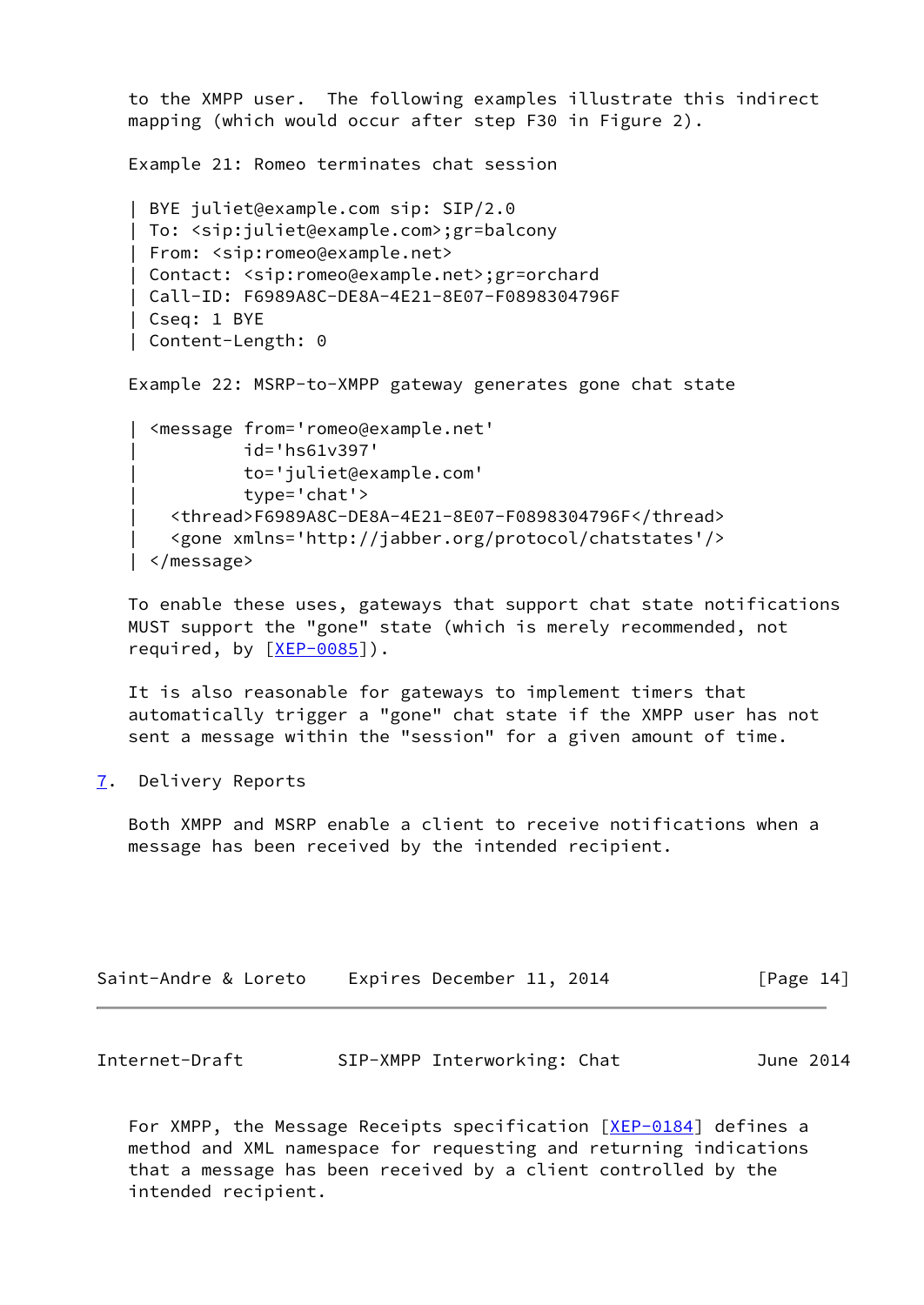```
 For MSRP, a native reporting feature is included, in the form of
  REPORT chunks (see Sections 7.1.2 and 7.1.3 of [REC4975]).
   Examples follow.
    First, the XMPP user sends a message containing a request for
   delivery notification.
   Example 23: Juliet sends XMPP message with receipt request
      | <message from='juliet@example.com'
               | id='bf9m36d5'
               | to='romeo@example.net'
               | type='chat'>
        | <thread>29377446-0CBB-4296-8958-590D79094C50</thread>
        | <body>What man art thou ...?</body>
        | <request xmlns='urn:xmpp:receipts'/>
     | </message>
   Example 24: Gateway maps XMPP message to MSRP
    | MSRP bf9m36d5 SEND
    | To-Path: msrp://s2x.example.net:7313/jshA7weztas;tcp
    | From-Path: msrp://x2s.example.com:8763/lkjh37s2s20w2a;tcp
    | Message-ID: 6187CF9B-317A-41DA-BB6A-5E48A9C794EF
    | Byte-Range: 1-25/25
    | Success-Report: yes
    | Failure-Report: no
    | Content-Type: text/plain
 |
    | What man art thou ...?
    | -------bf9m36d5$
```
Next, the recipient returns a report.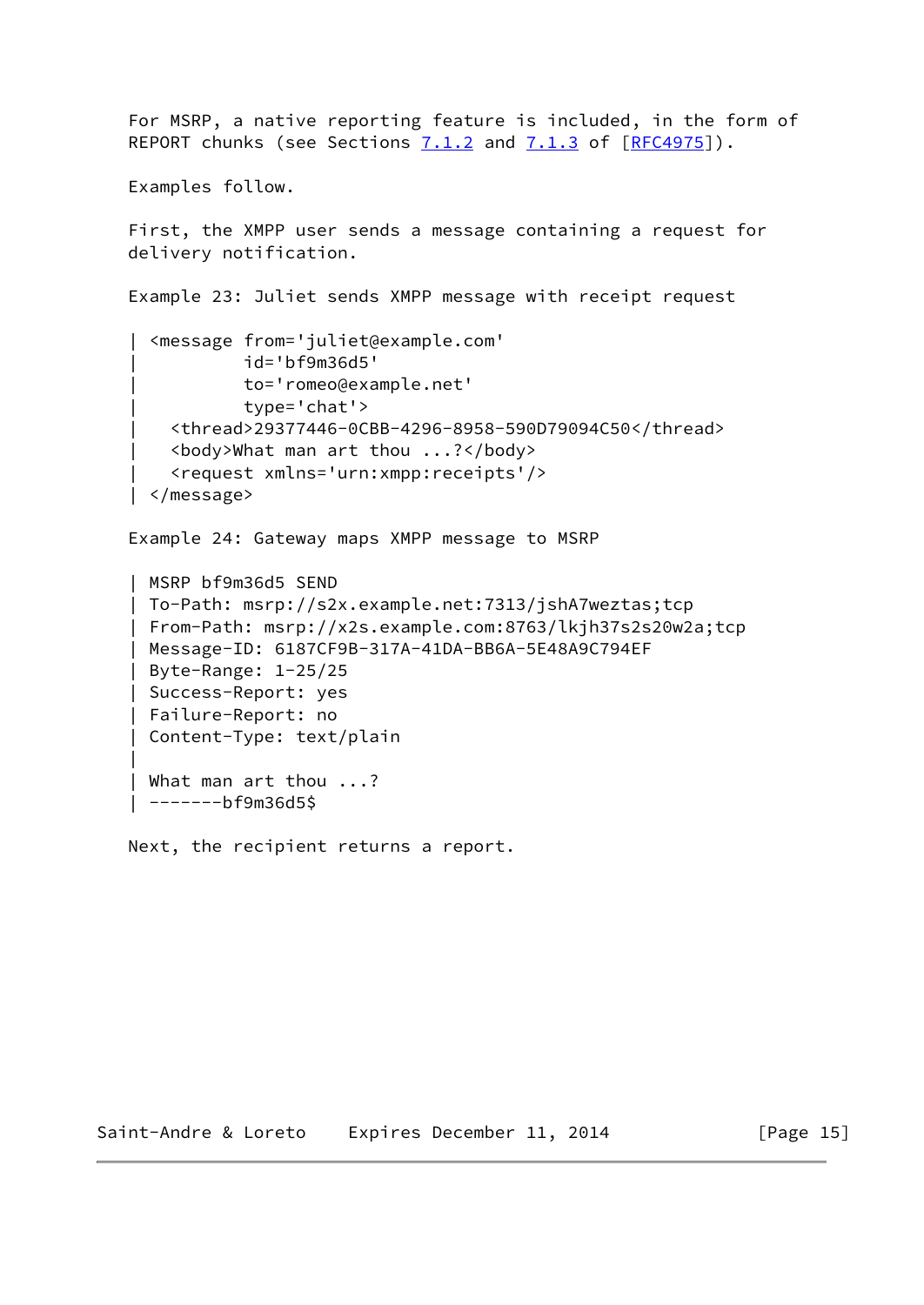```
Internet-Draft SIP-XMPP Interworking: Chat June 2014
    Example 25: Romeo returns MSRP receipt
    | MSRP hx74g336 REPORT
    | To-Path: msrp://x2s.example.com:8763/lkjh37s2s20w2a;tcp
    | From-Path: msrp://s2x.example.net:7313/jshA7weztas;tcp
    | Message-ID: 6187CF9B-317A-41DA-BB6A-5E48A9C794EF
    | Byte-Range: 1-106/106
    | Status: 000 200 OK
   | -------hx74g336$
    Example 26: MSRP-to-XMPP gateway maps receipt to XMPP
     | <message from='romeo@example.net'
               | id='hx74g336'
               | to='juliet@example.com'>
        | <received xmlns='urn:xmpp:receipts' id='87652491'/>
    | </message>
```
<span id="page-17-0"></span>[8](#page-17-0). Internationalization Considerations

 Relevant discussion of internationalized text in messages can be found in [\[I-D.ietf-stox-im](#page-19-2)].

<span id="page-17-2"></span>[9](#page-17-2). IANA Considerations

This document requests no actions of IANA.

<span id="page-17-3"></span>[10.](#page-17-3) Security Considerations

 Detailed security considerations for instant messaging protocols are given in [\[RFC2779](https://datatracker.ietf.org/doc/pdf/rfc2779)], for MSRP chat in [\[RFC4975](https://datatracker.ietf.org/doc/pdf/rfc4975)] (see also [\[RFC3261](https://datatracker.ietf.org/doc/pdf/rfc3261)] when SIP is used to negotiate MSRP sessions), and for XMPP-based instant messaging in [\[RFC6121](https://datatracker.ietf.org/doc/pdf/rfc6121)] (see also [\[RFC6120](https://datatracker.ietf.org/doc/pdf/rfc6120)]). The security considerations provided in [[RFC7247\]](https://datatracker.ietf.org/doc/pdf/rfc7247) also apply.

 This document specifies methods for exchanging instant messages through a gateway that translates between SIP/MSRP and XMPP. Such a gateway MUST be compliant with the minimum security requirements of the textual chat protocols for which it translates (i.e., MSRP and XMPP). The addition of gateways to the security model of instant messaging specified in [\[RFC2779](https://datatracker.ietf.org/doc/pdf/rfc2779)] introduces some new risks. In particular, end-to-end security properties (especially confidentiality and integrity) between instant messaging clients that interface through an MSRP-XMPP gateway can be provided only if common formats are supported. Specification of those common formats is out of scope for this document, although it is suggested to use [\[RFC3862](https://datatracker.ietf.org/doc/pdf/rfc3862)]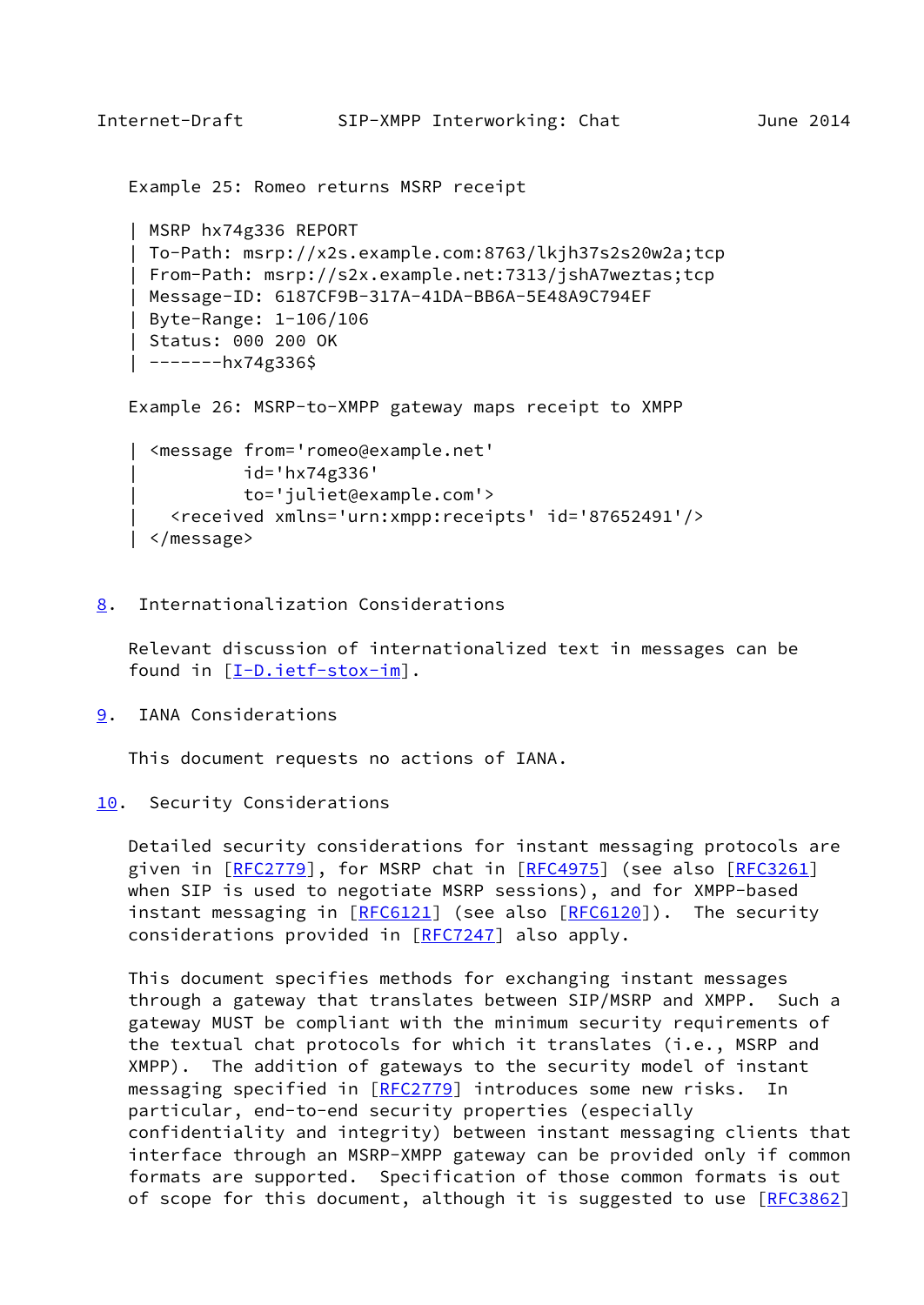for instant messages.

| Saint-Andre & Loreto | Expires December 11, 2014 |  | [Page 16] |
|----------------------|---------------------------|--|-----------|
|----------------------|---------------------------|--|-----------|

<span id="page-18-1"></span>

| Internet-Draft | SIP-XMPP Interworking: Chat | June 2014 |  |
|----------------|-----------------------------|-----------|--|
|                |                             |           |  |

### <span id="page-18-0"></span>[11.](#page-18-0) References

- <span id="page-18-4"></span>[11.1](#page-18-4). Normative References
	- [RFC2119] Bradner, S., "Key words for use in RFCs to Indicate Requirement Levels", [BCP 14](https://datatracker.ietf.org/doc/pdf/bcp14), [RFC 2119](https://datatracker.ietf.org/doc/pdf/rfc2119), March 1997.

 [RFC3261] Rosenberg, J., Schulzrinne, H., Camarillo, G., Johnston, A., Peterson, J., Sparks, R., Handley, M., and E. Schooler, "SIP: Session Initiation Protocol", [RFC 3261](https://datatracker.ietf.org/doc/pdf/rfc3261), June 2002.

- [RFC3862] Klyne, G. and D. Atkins, "Common Presence and Instant Messaging (CPIM): Message Format", [RFC 3862](https://datatracker.ietf.org/doc/pdf/rfc3862), August 2004.
- [RFC3994] Schulzrinne, H., "Indication of Message Composition for Instant Messaging", [RFC 3994,](https://datatracker.ietf.org/doc/pdf/rfc3994) January 2005.
- [RFC4975] Campbell, B., Mahy, R., and C. Jennings, "The Message Session Relay Protocol (MSRP)", [RFC 4975,](https://datatracker.ietf.org/doc/pdf/rfc4975) September 2007.
- [RFC6120] Saint-Andre, P., "Extensible Messaging and Presence Protocol (XMPP): Core", [RFC 6120,](https://datatracker.ietf.org/doc/pdf/rfc6120) March 2011.
- [RFC6121] Saint-Andre, P., "Extensible Messaging and Presence Protocol (XMPP): Instant Messaging and Presence", [RFC](https://datatracker.ietf.org/doc/pdf/rfc6121) [6121,](https://datatracker.ietf.org/doc/pdf/rfc6121) March 2011.
- [RFC7247] Saint-Andre, P., Houri, A., and J. Hildebrand, "Interworking between the Session Initiation Protocol (SIP) and the Extensible Messaging and Presence Protocol (XMPP): Architecture, Addresses, and Error Handling", [RFC](https://datatracker.ietf.org/doc/pdf/rfc7247) [7247,](https://datatracker.ietf.org/doc/pdf/rfc7247) May 2014.

<span id="page-18-2"></span>[XEP-0085]

 Saint-Andre, P. and D. Smith, "Chat State Notifications", XSF XEP 0085, September 2009.

<span id="page-18-3"></span>[XEP-0184]

Saint-Andre, P. and J. Hildebrand, "Message Delivery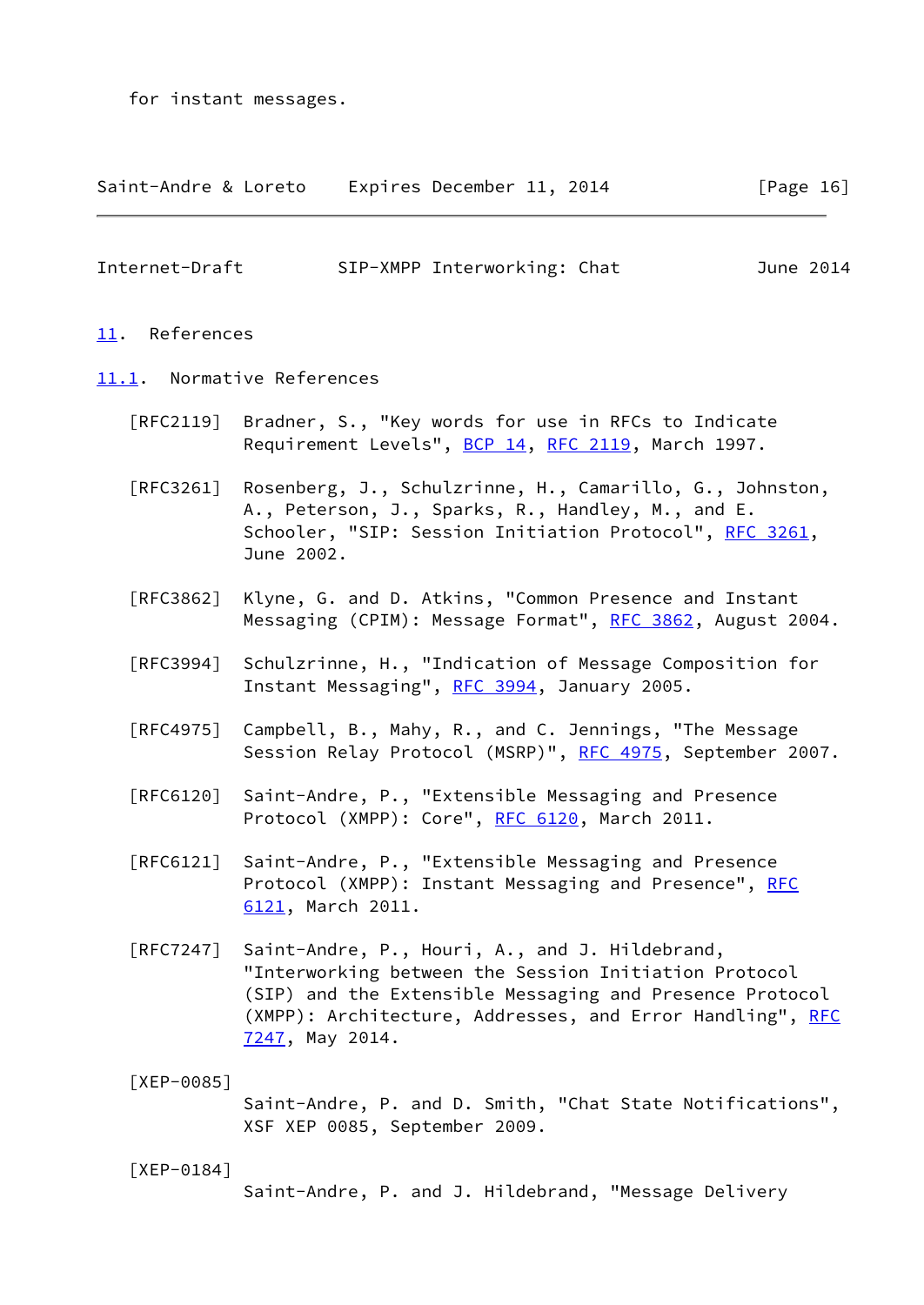## Receipts", XSF XEP 0184, March 2011.

## <span id="page-19-3"></span>[11.2](#page-19-3). Informative References

| Saint-Andre & Loreto | Expires December 11, 2014 |           |
|----------------------|---------------------------|-----------|
|                      |                           | [Page 17] |

<span id="page-19-1"></span>Internet-Draft SIP-XMPP Interworking: Chat June 2014

<span id="page-19-2"></span>[I-D.ietf-stox-im]

 Saint-Andre, P., Houri, A., and J. Hildebrand, "Interworking between the Session Initiation Protocol (SIP) and the Extensible Messaging and Presence Protocol (XMPP): Instant Messaging", [draft-ietf-stox-im-08](https://datatracker.ietf.org/doc/pdf/draft-ietf-stox-im-08) (work in progress), March 2014.

 [RFC2779] Day, M., Aggarwal, S., and J. Vincent, "Instant Messaging / Presence Protocol Requirements", [RFC 2779](https://datatracker.ietf.org/doc/pdf/rfc2779), February 2000.

<span id="page-19-0"></span>[Appendix A.](#page-19-0) Acknowledgements

 Special thanks to Eddy Gavita and Nazin Hossain for co-authoring an early version of this document.

 Thanks to Mary Barnes, Ben Campbell, Dave Crocker, Adrian Georgescu, Philipp Hancke, Saul Ibarra Corretge, Tory Patnoe, and Matt Ryan for their feedback.

 The authors gratefully acknowledge the assistance of Markus Isomaki and Yana Stamcheva as the working group chairs and Gonzalo Camarillo and Alissa Cooper as the sponsoring Area Directors.

 Peter Saint-Andre wishes to acknowledge Cisco Systems, Inc., for employing him during his work on earlier versions of this document.

Authors' Addresses

 Peter Saint-Andre &yet P.O. Box 787 Parker, CO 80134